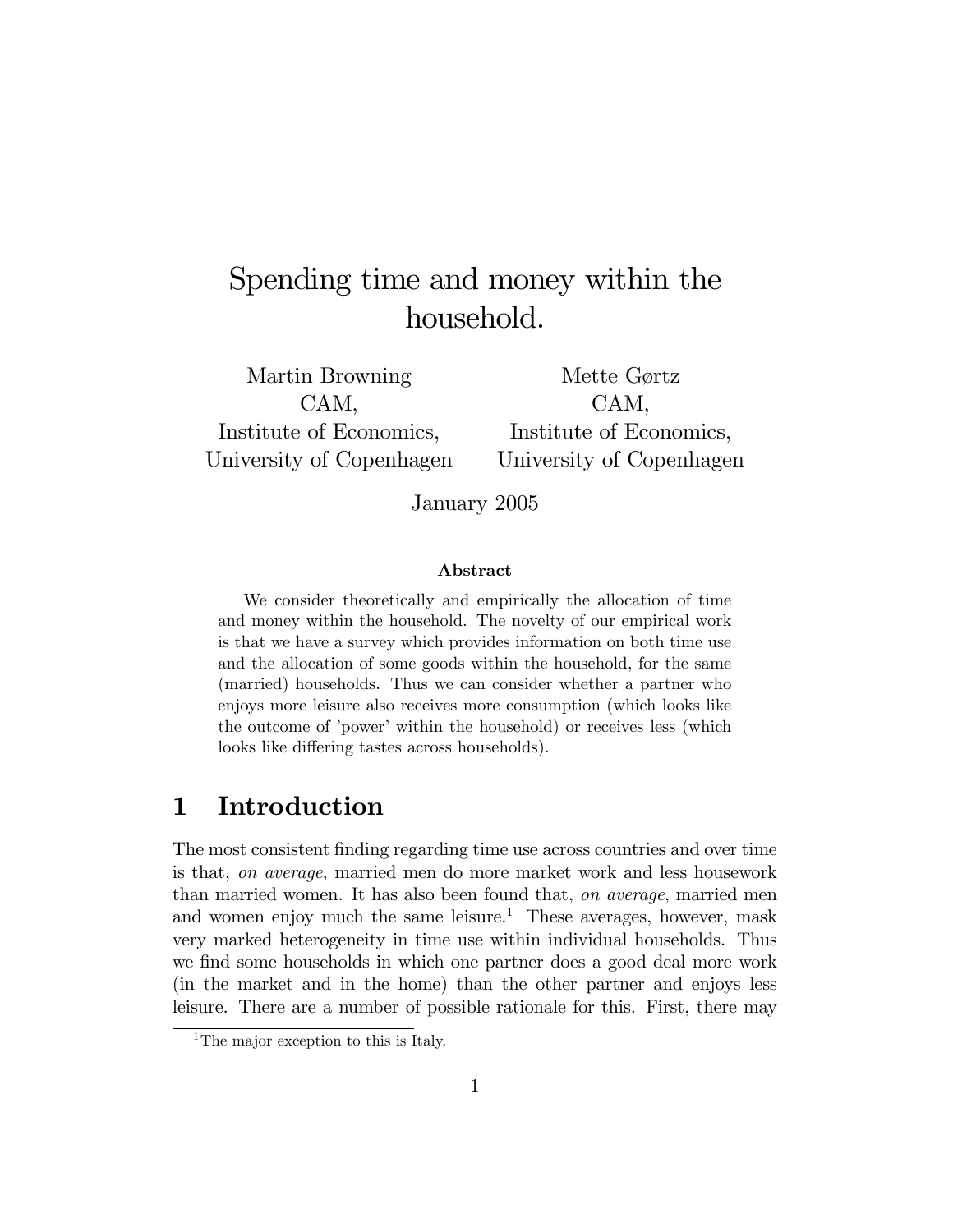be heterogeneity in the tastes for work (relative to the the output from the work) within the household. Second, wages may vary which could induce differences in the leisure taken. Finally, 'power' may be distributed unevenly within the household and the 'low power' individual may be required to work more. Data on time use alone do not suffice to identify the relative importance of the latter factor. To identify this, we need to observe other outcomes within the household. In this paper we present results from a new survey that collects both time use data and information on the intrahousehold allocation for the same household.

The traditional focus of welfare analysis has been on the distribution of material well being across households - the inter-household distribution. The household has been viewed as one unit, and it has implicitly been assumed that household members do not have conflicting interests. This description is sometimes referred to as the 'unitary' model. In the past two decades there has been analysis of the situation in which household members have conflicting objectives and a growing interest regarding the distribution of material well-being *within* the household; that is, the *intra-household* distribution of material well-being. One approach to describing intra-household decision processes is to apply different forms of bargaining models with a game-theoretic foundation. A possible short-cut is to assume that the household decision process always end up in a Pareto-efficient situation, cf. Chiappori (1988), Browning et al. (1994). This assumption is intuitively motivated by the observation that the household decision process can be seen as a repeated game where the players have a large amount of information about the other player and act in a cooperative manner The Pareto-efficiency assumption is the foundation for the so-called 'collective' model of intra-household allocation model. In this paper we discuss intra-household allocation of welfare in the light of the two different models of the household - the 'unitary' and the 'collective' model.

The distribution of material welfare within the household depends on two elements: individual time use and the allocation of expenditures. Time use surveys give a good picture of the distribution of time to market work, housework and leisure between partners but do usually not have comparable information on expenditures. This means that we cannot convincingly make the mapping from time use to welfare. Consider, for example, a household comprising a married couple in which the wife seems to work more (in the home and in the market) as compared to other women with similar characteristics, wage of husband and wife and household Önancial situation. To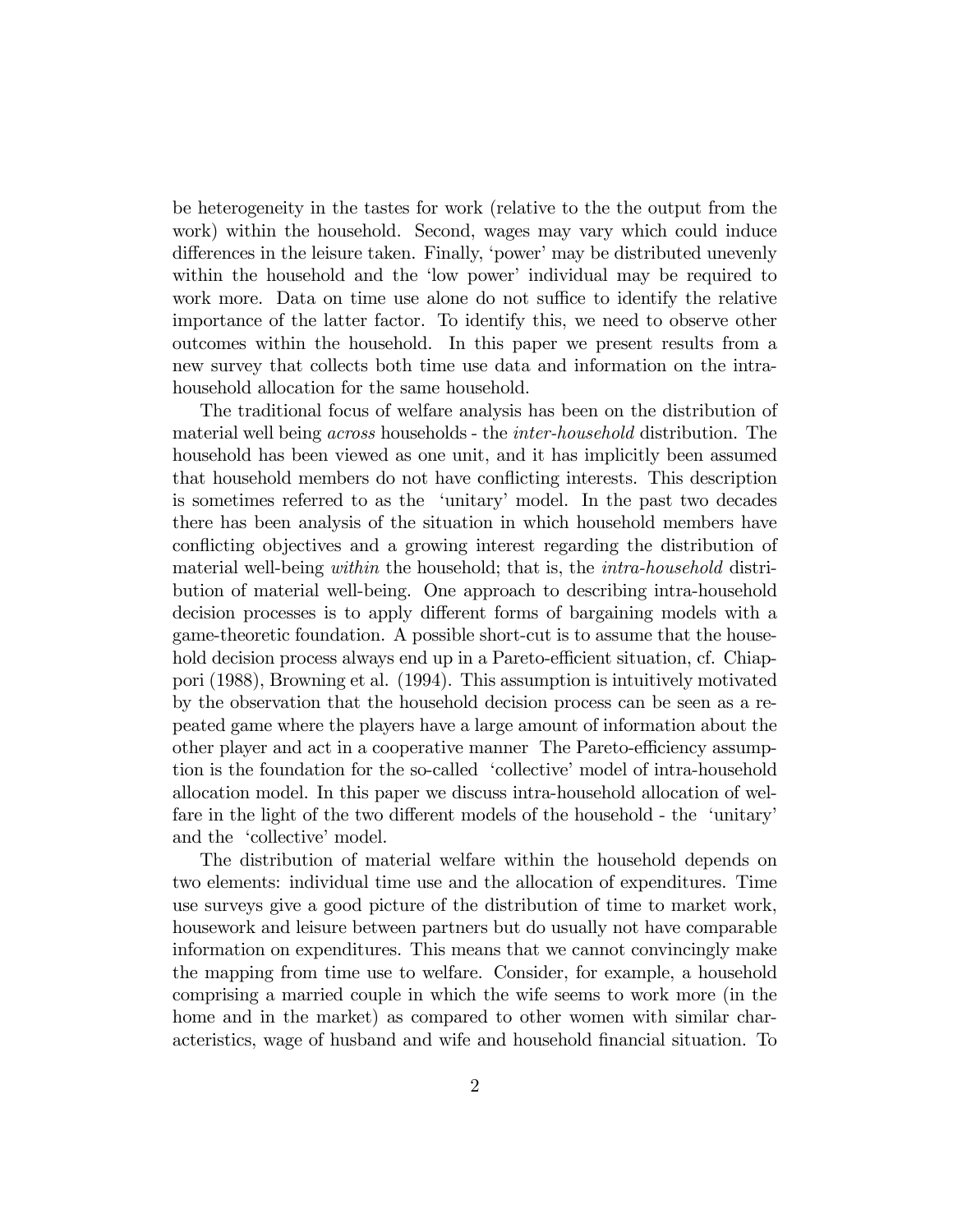make the link to her material welfare relative to other women, we need to know what is happening to the distribution of goods within the household. If we could observe the latter, and we saw that she received more goods than we would predict, then we could attribute the observation to her having a high taste for goods relative to leisure. If, on the other hand, we observe that she also receives less goods then it looks as though she lacks 'power' within the household and that the distribution of material well-being within the household is skewed towards the husband. Clearly then, we need to observe both sets of outcomes (the allocation of time and money) to calculate the intra-household distribution of material well-being and its determinants.

The intra-household allocation of *expenditures* has been in the center of interest in a number of theoretical and empirical studies during the last two decades, (see, for example, Browning et al (1994), Lundberg et al (1996) and Phipps and Burton (1998)). These studies have been developed along the lines of the collective model of household allocation. Other studies have dealt with intra-household allocation of time, cf. Chiappori (1992) and (1997) and Apps and Rees (1996) and (1997). Apps and Rees address the question whether household members exchange time for consumption and stress the importance of having data on the simultaneous allocation of time and consumption within the households.

In this paper we present a simple theoretical model designed to isolate the effects discussed above. We then proceed to the empirical analysis of the new data set mentioned above, which provides information on both time use and the allocation of goods within the household. This is based on a survey of Danish households that was specifically designed for the research reported in this paper. As far as we are aware, this is the Örst time that data on time use and the allocation of goods within the household have been available in the same survey. This gives us the opportunity to present a much fuller picture of the distribution of material well-being within the household than has been possible in the past.

Our main Öndings are that a number of the factors that we normally consider as affecting the distribution of 'power' within the household (distribution factors) seem to matter in the empirical treatment of the model. More specifically, for our primary variable of interest, the relative wage of the women compared to her husband's wage, we find that it has a positive effect on the female consumption share. We interpret this as evidence of the collective model as being the most appropriate description of the decision process of the household. A number of other parameters point in the same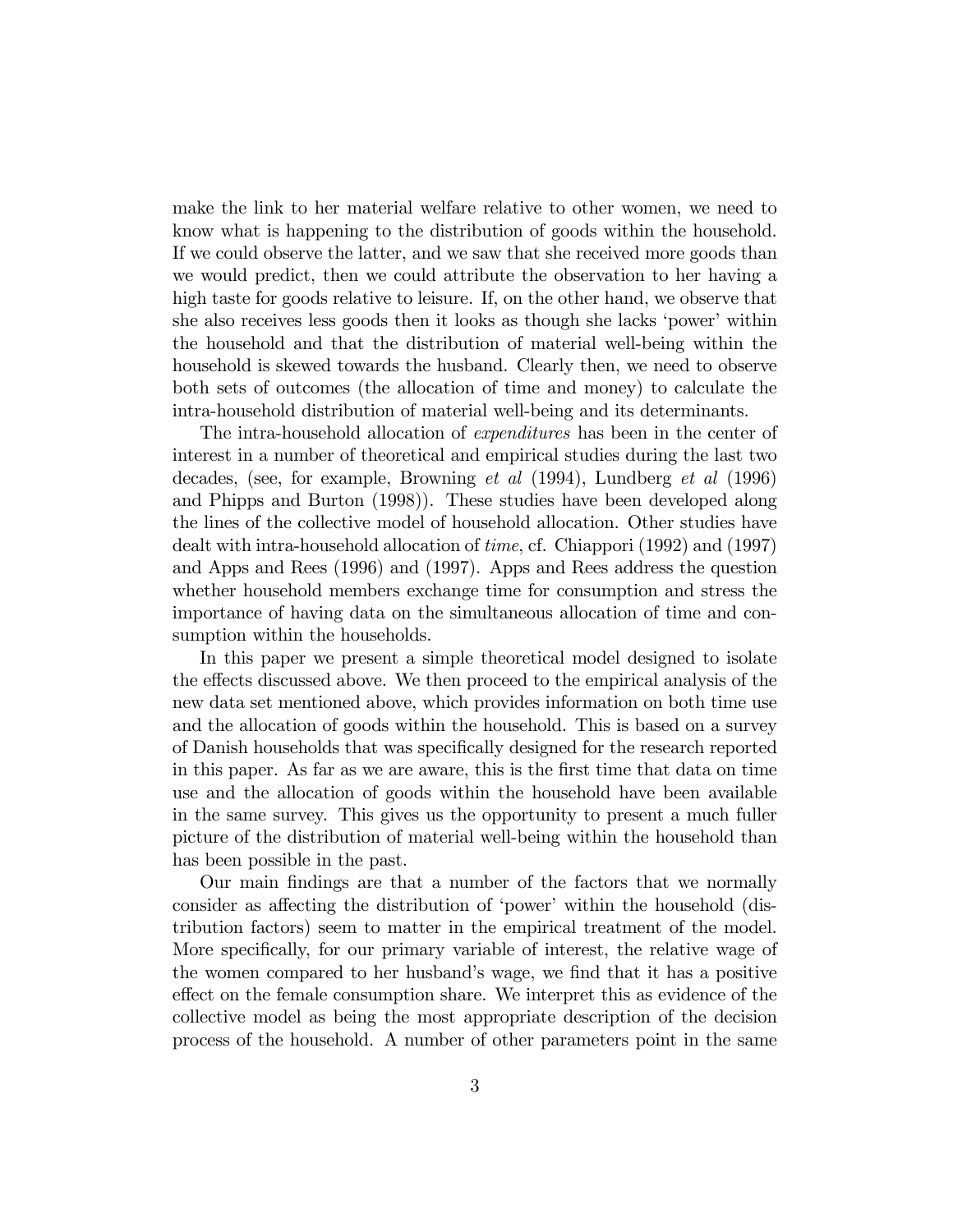| $x_A$                     | A's total expenditure on private goods |
|---------------------------|----------------------------------------|
| $x_H$                     | Expenditure on household good          |
| Q                         | Household public good                  |
| $l_A$                     | $A$ 's leisure time                    |
| $h_A$                     | A's housework time                     |
| $m_A$                     | $A$ 's market work                     |
| $w_A$                     | $A$ 's wage                            |
| $\boldsymbol{\mathit{u}}$ | Household unearned income              |

Table 1: Notation

direction. However, the results should be interpreted with caution.

# 2 Theory

#### 2.1 Allocation within the household

In this section we develop a simple model of the allocation of time and money within the household. We consider a two person household with  $A$  being 'she' and  $B$  being 'he'. The two members of the household sell labour on a labour market at fixed wages and they buy private goods which are distributed between the two partners. The members of the household also engage in housework which produces a public good that is consumed jointly. Table 1 presents our notation and the following equations give the constraints the household faces.

$$
x_H + x_A + x_B = w_A m_A + w_B m_B + y \tag{1}
$$

$$
l_A + h_A + m_A = T \tag{2}
$$

$$
l_B + h_B + m_B = T \tag{3}
$$

$$
Q = F(h_A, h_B, x_H) \tag{4}
$$

In these constraints we assume that the household public good, Q, is produced with inputs of time and physical inputs for household production (equation (4)). We assume that  $F(.)$  is smooth with  $F_A$ ,  $F_B$  and  $F_x$  (the partials with respect to the respective levels of housework and money inputs) all positive.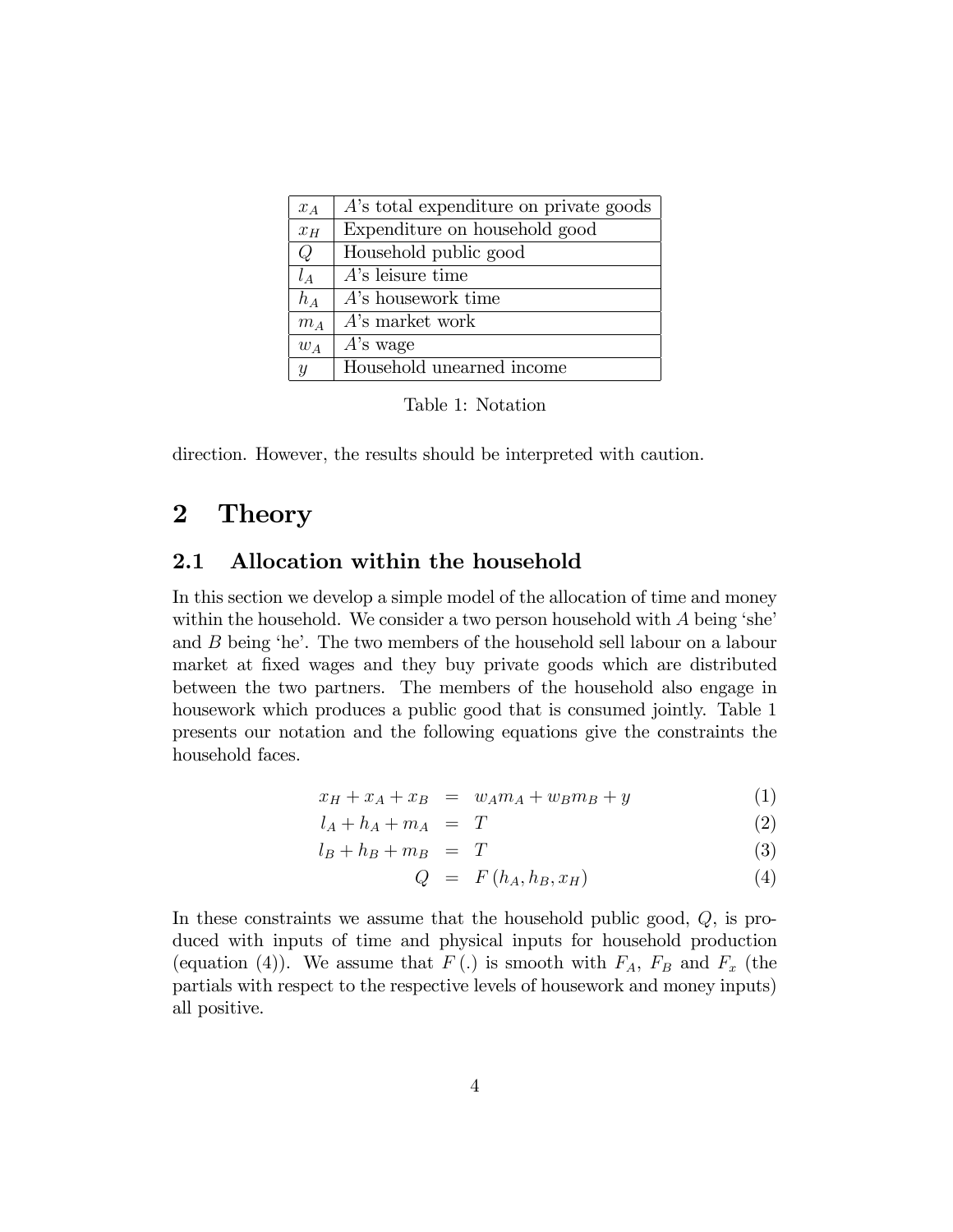Given the constraints the household faces, we have to model how the two people make decisions over the ten choice variables:

$$
(x_H, x_A, x_B, Q, l_A, l_B, h_A, h_B, m_A, m_B)
$$

We first assume that each person has private preferences over their own goods:

$$
u_A = u^A(x_A, Q, l_A)
$$
  
\n
$$
u_B = u^B(x_B, Q, l_B)
$$
\n(5)

This formulation explicitly assumes that there are no externalities so that, for example,  $A$ 's valuation of her leisure is independent of her husband's leisure. Equally we rule out that A has specific preferences over what  $B$  consumes (for example, preferring that he did not smoke). These assumptions may be unrealistic but they seem to be minimal assumptions if we are to infer anything about individual welfares from observables. We will return to the discussion on complementarity in leisures below. We are also assuming that the two partners are indifferent between time spent in housework and time spent in market work. If we wished to allow for differential preferences over the two time uses then we would need to include  $h_A$  in A's utility function, and similarly for B. We allow that each person cares for the other and that  $A$ 's and  $B$ 's social welfare function for the household are given by:

$$
\Psi_A = u_A + \lambda_A u_B \tag{6}
$$

$$
\Psi_B = u_B + \lambda_B u_A \tag{7}
$$

where we shall assume that the wieghts  $\lambda_A$  and  $\lambda_B$  are non-negative. Given these preferences there are a number of ways of modelling the interactions between the two partners that lead to 'household behaviour'.<sup>2</sup> Here we simply assume that somehow the two partners agree that they will maximise the weighted sum of their individual social welfare functions to generate a household social welfare function,  $\Psi$ , according to:

$$
\Psi(x_A, x_B, Q, l_A, l_B) = \tilde{\mu}\Psi_A + (1 - \tilde{\mu})\Psi_B, \tilde{\mu} \in [0, 1]
$$
\n(8)

Initially we assume that the Pareto weight for  $A, \tilde{\mu}$ , is a fixed constant, so that we have a 'unitary' model. More generally, the Pareto weight may depend

 $2$ The inverted commas here are because households never behave, only the individuals that comprise them.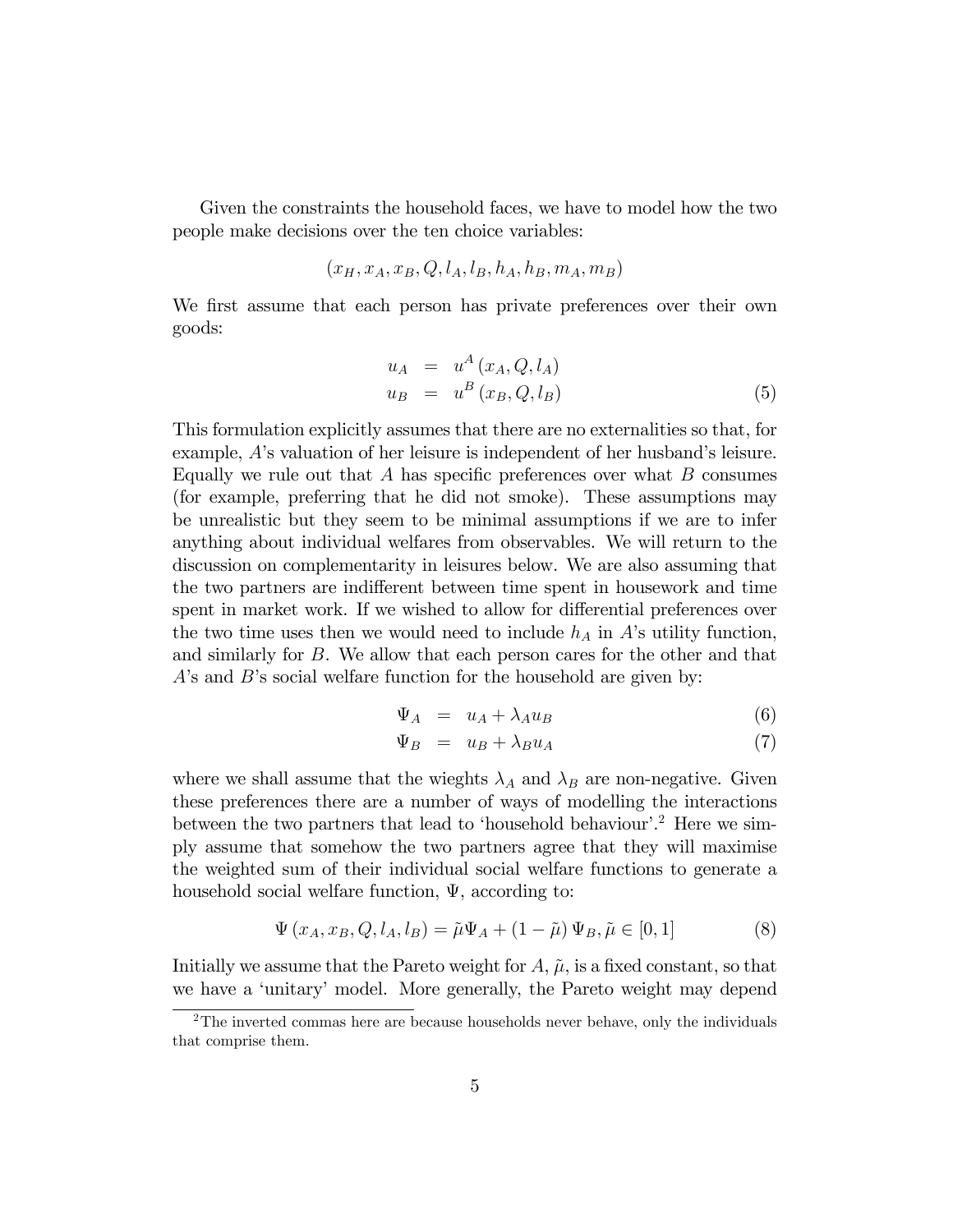on so-called distribution factors, i.e. observables such as relative wages and extra-household factors such as the sex ratio in the population, but for the moment we rule out that it depends on choice variables such as relative market incomes (=  $w_A m_A/w_B m_B$ ); we return to this in the heterogeneity subsection below. Given the structure above we have a simpler representation for household preferences with:

$$
\Psi = (\tilde{\mu} + (1 - \tilde{\mu}) \lambda_B) u_A + (\tilde{\mu} \lambda_A + (1 - \tilde{\mu})) u_B
$$
  
=  $\mu u_A + (1 - \mu) u_B$  (9)

The weight  $\mu$  is a composite of the distribution of power within the household (the parameter  $\tilde{\mu}$ ) and the degree of caring (given by  $\lambda_A$  and  $\lambda_B$ ). For convenience, we re-normalise by multiplying by a constant so that the weight on  $u_B$  is unity. Thus, the household utility function is:

$$
\Psi = \overline{\mu} u_A + u_B \tag{10}
$$

where  $\overline{\mu} = \mu/(1 - \mu)$ . With the assumptions made we have that  $0 \le \overline{\mu} \le \infty$ .

Given the constraints (equations (1) and (4)) we have the household utility function:

$$
\Psi = \overline{\mu}u^{A}(x_{A}, Q, l_{A}) + u^{B}(x_{B}, Q, l_{B}) =
$$
\n
$$
= \overline{\mu}u^{A}(x_{A}, F\left(T - l_{A} - m_{A}, T - l_{B} - \frac{(x_{H} + x_{A} + x_{B} - y - w_{A}m_{A})}{w_{B}}, x_{H}\right), l_{A}) +
$$
\n
$$
(11)
$$
\n
$$
+ u^{B}(x_{B}, F\left(T - l_{A} - m_{A}, T - l_{B} - \frac{(x_{H} + x_{A} + x_{B} - y - w_{A}m_{A})}{w_{B}}, x_{H}\right), l_{B})
$$
\n
$$
(12)
$$

which is maximised with respect to  $(x_A, l_A, x_B, l_B, m_A, x_H)$ . Assuming inte-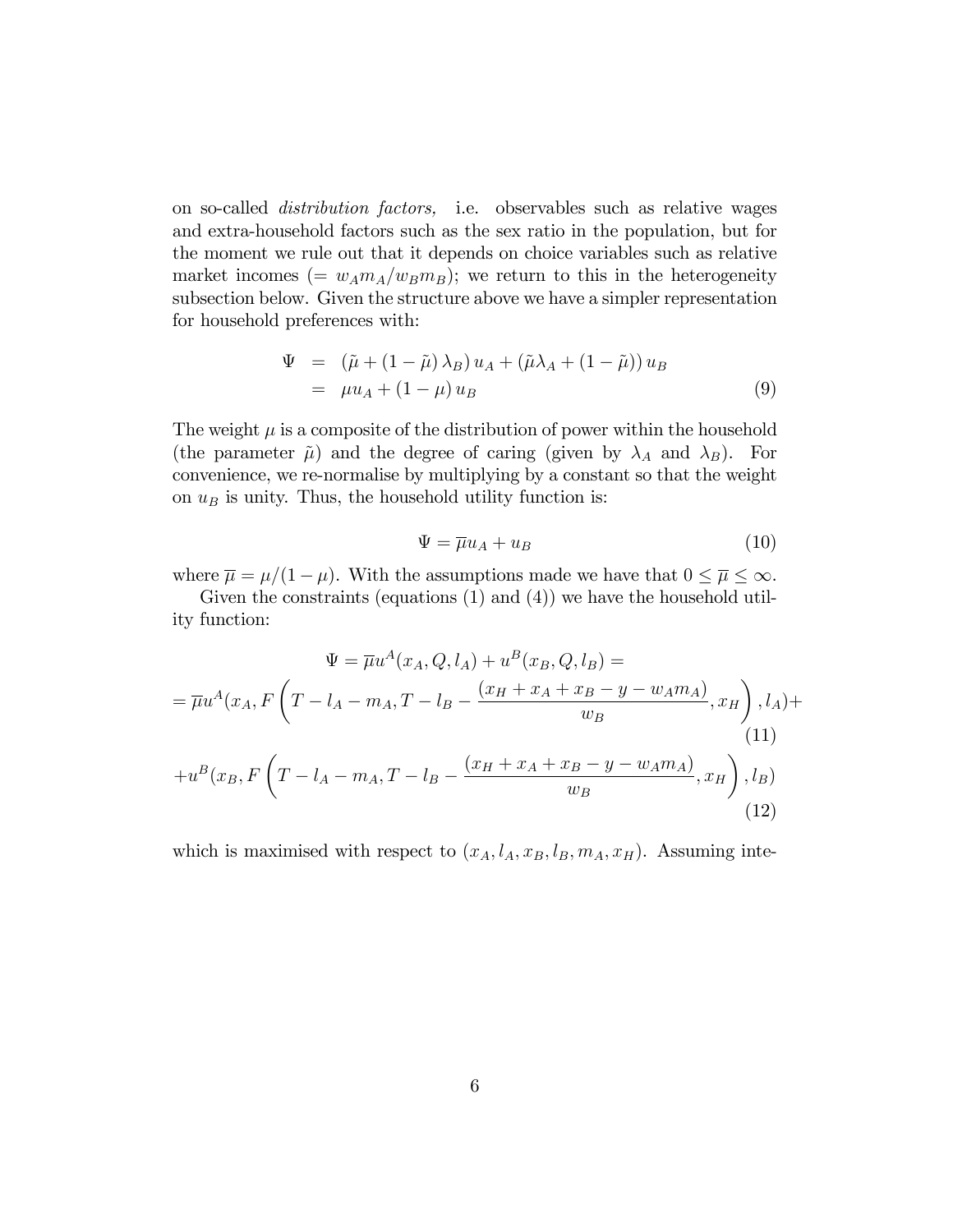rior solutions<sup>3</sup> we have the following first order conditions:

$$
\overline{\mu}u_x^A = (\overline{\mu}u_Q^A + u_Q^B)\frac{F_B}{w_B} \tag{13}
$$

$$
u_x^B = (\overline{\mu}u_Q^A + u_Q^B) \frac{F_B}{w_B} \tag{14}
$$

$$
F_A = \frac{\overline{\mu}u_l^A}{\overline{\mu}u_Q^A + u_Q^B} \tag{15}
$$

$$
F_B = \frac{u_l^B}{\overline{\mu}u_Q^A + u_Q^B} \tag{16}
$$

$$
F_A = F_B \frac{\dot{w}_A}{w_B} \tag{17}
$$

$$
F_x = F_B \frac{1}{w_B} \tag{18}
$$

In our data, we do not observe anything about the output of the public good produced, so we cannot hope to use the conditions on the marginal productivities  $F_A$ ,  $F_B$  and  $F_x$ . Rearranging the first-order conditions, we end up with four equations:

$$
\frac{u_x^B}{u_x^A} = \overline{\mu} \tag{19}
$$

$$
\frac{u_l^B}{u_l^A} = \overline{\mu} \frac{w_B}{w_A} \tag{20}
$$

$$
\frac{u_l^B}{u_x^B} = w_B \tag{21}
$$

$$
\frac{u_l^A}{u_x^A} = w_A \tag{22}
$$

From (21) and (22) we see that each partner acts as an individual for their choice of private consumption and leisure. If preferences over private consumption and leisure are separable from the public good:

$$
uA = vA (\phiA (xA, lA), Q)
$$
  

$$
uB = vB (\phiB (xB, lB), Q)
$$
 (23)

<sup>&</sup>lt;sup>3</sup>In our sample below, all partners are in market work and all report positive levels of leisure.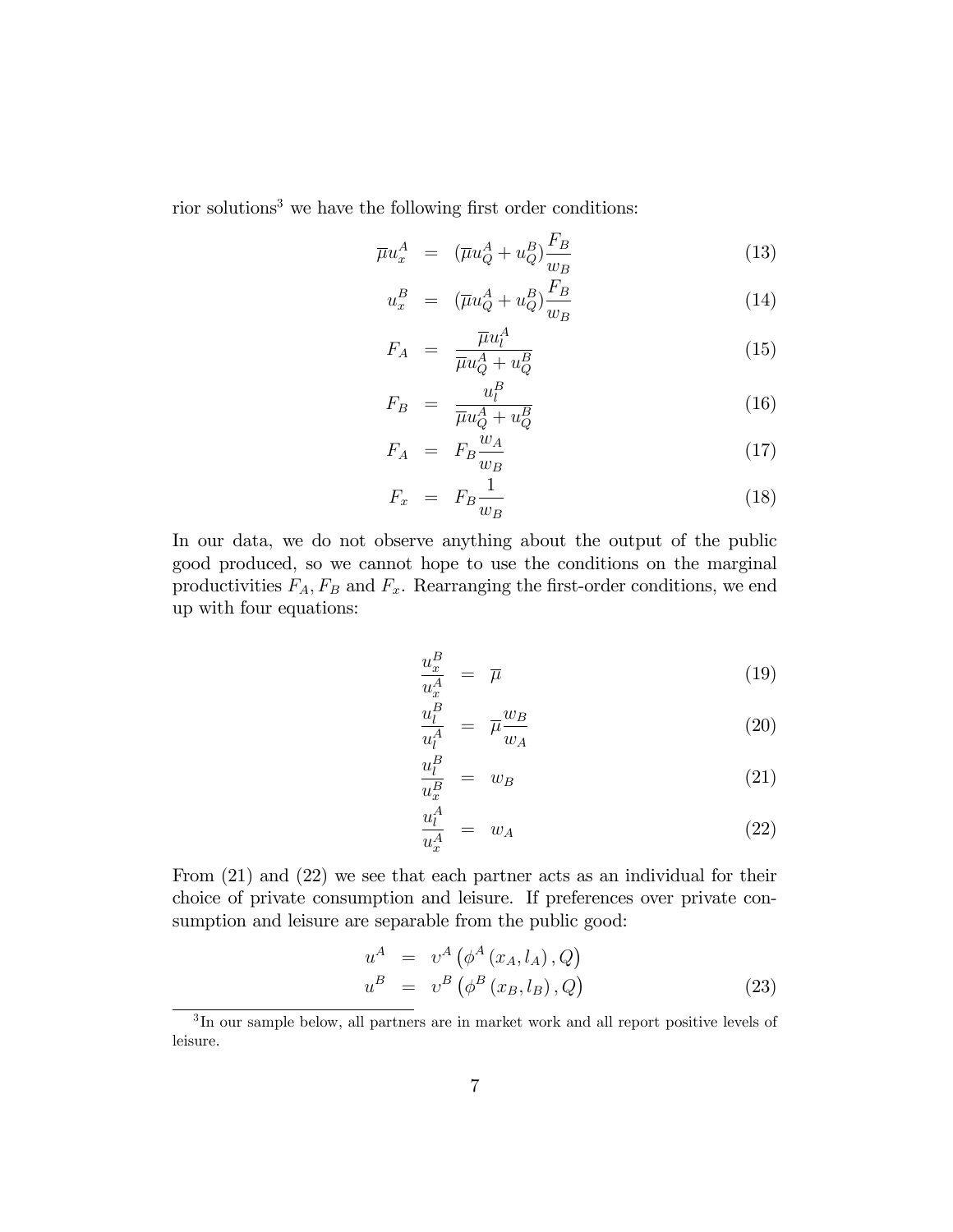then this is the familiar result that if there are no externalities we can decentralise any allocation by a redistribution of initial endowments. In this case it is as though A solves:

$$
\max_{x_A, l_A} \phi^A(x_A, l_A) \text{ subject to } x_A + w_A l_A = y_A
$$

where  $y_A$  is  $A$ 's allocation of income for private expenditure and leisure. The amount  $y_A$  is known as the *sharing rule* in the intra-household literature. Note that we have:

$$
y_A + y_B = (y - x_H) + (T - h_A) w_A + (T - h_B) w_B
$$

so that the individual notional incomes sum to full income for the household, net of the costs of inputs to the public good.

### 2.2 The additive-log utility function.

In the following treatment of the model for the household equilibrium set out in equations  $(19)$  through  $(22)$ , we focus on the first two of these conditions. These can be used to derive expressions for the female shares of consumption and leisure that we discussed in the introduction to this paper. This expression will generally contain the unbservable Q so that we have to assume some separability in the utility function in our empirical work. To facilitate discussion, suppose we go a long way down that path and assume that the utility functions are additive-log over the three components:

$$
uA = \thetaA \ln (xA) + \tauA \ln (lA) + \ln (Q)
$$
  

$$
uB = \thetaB \ln (xB) + \tauB \ln (lB) + \ln (Q)
$$
 (24)

(where we have normalised the coefficient on the public good to unity). From (19) we have:

$$
\overline{\mu} = \frac{u_x^B}{u_x^A} = \frac{\theta_B}{\theta_A} \frac{x_A}{x_B} = \left(\overline{\theta}^{-1}\right) \frac{x_A}{x_B} \tag{25}
$$

where  $\bar{\theta} = \theta_A/\theta_B$  symbolizes A's preferences for private consumption relative to B's preferences for consumption. Denoting  $A$ 's relative consumption by  $\rho_x$  we have:

$$
\rho_x = \frac{x_A}{x_B} = \bar{\theta}\bar{\mu} \tag{26}
$$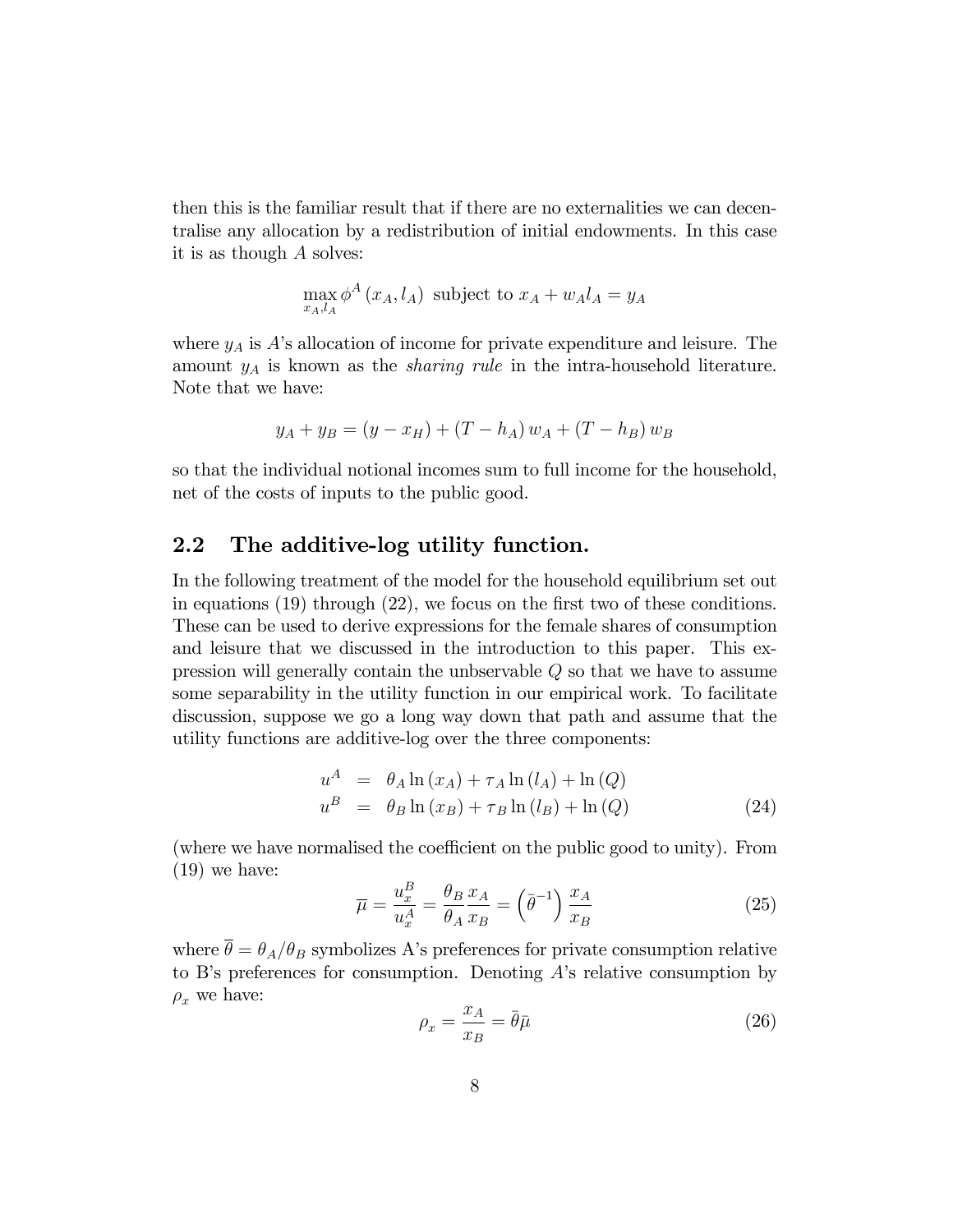The distribution of leisure in the household is given by (20). Using the additive-log form above we have that A's relative leisure,  $\rho_l$ , is given by:

$$
\rho_l = \frac{l_A}{l_B} = \overline{\mu \tau} \frac{w_B}{w_A} \tag{27}
$$

where  $\bar{\tau} = \tau_A/\tau_B$  is A's relative weighting for leisure.

The comparative statics for the additive-log form are:

- for relative consumption and leisure, only the relative values of the parameters,  $\overline{\theta}$ ,  $\overline{\tau}$ , and  $\overline{\mu}$ , and relative wages,  $\frac{w_B}{w_A}$ , matter;
- if A and B have the same taste for private consumption,  $(\theta_A = \theta_B)$ , we find that  $\rho_x = \overline{\mu}$ , so that that A's relative consumption equals A's relative weight in the household utility function.
- if  $\bar{\tau} = \tau_A/\tau_B = w_A/w_B$ , we find that A's relative leisure equals A's relative weight in the household utility function,  $\overline{\mu}$ .
- the relative expenditure is independent of the relative wage and the relative leisure is decreasing in  $A$ 's relative wage:

$$
\frac{\partial(x_A/x_B)}{\partial(w_A/w_B)} = 0 \text{ and}
$$

$$
\frac{\partial(l_A/l_B)}{\partial(w_A/w_B)} = -\overline{\mu}\overline{\tau} \frac{1}{\left(\frac{w_A}{w_B}\right)^2} = -\overline{\mu}\overline{\tau} \left(\frac{w_B}{w_A}\right)^2 < 0
$$

 $\bullet$  A's relative expenditure and leisure are both increasing in her Pareto weight  $\overline{\mu}$ :

$$
\frac{\partial (x_A/x_B)}{\partial \overline{\mu}} = \overline{\theta} > 0 \text{ and...}
$$

$$
\frac{\partial (l_A/l_B)}{\partial \overline{\mu}} = \overline{\tau} \frac{w_B}{w_A} > 0
$$

- if A's taste for leisure increases relative to B ( $\bar{\tau} = \tau_A/\tau_B$  increases), then she takes relatively more leisure;
- if A's taste for private consumption increases relative to B ( $\overline{\theta} = \theta_A/\theta_B$ ) increases), then she obtains relatively more private expenditure;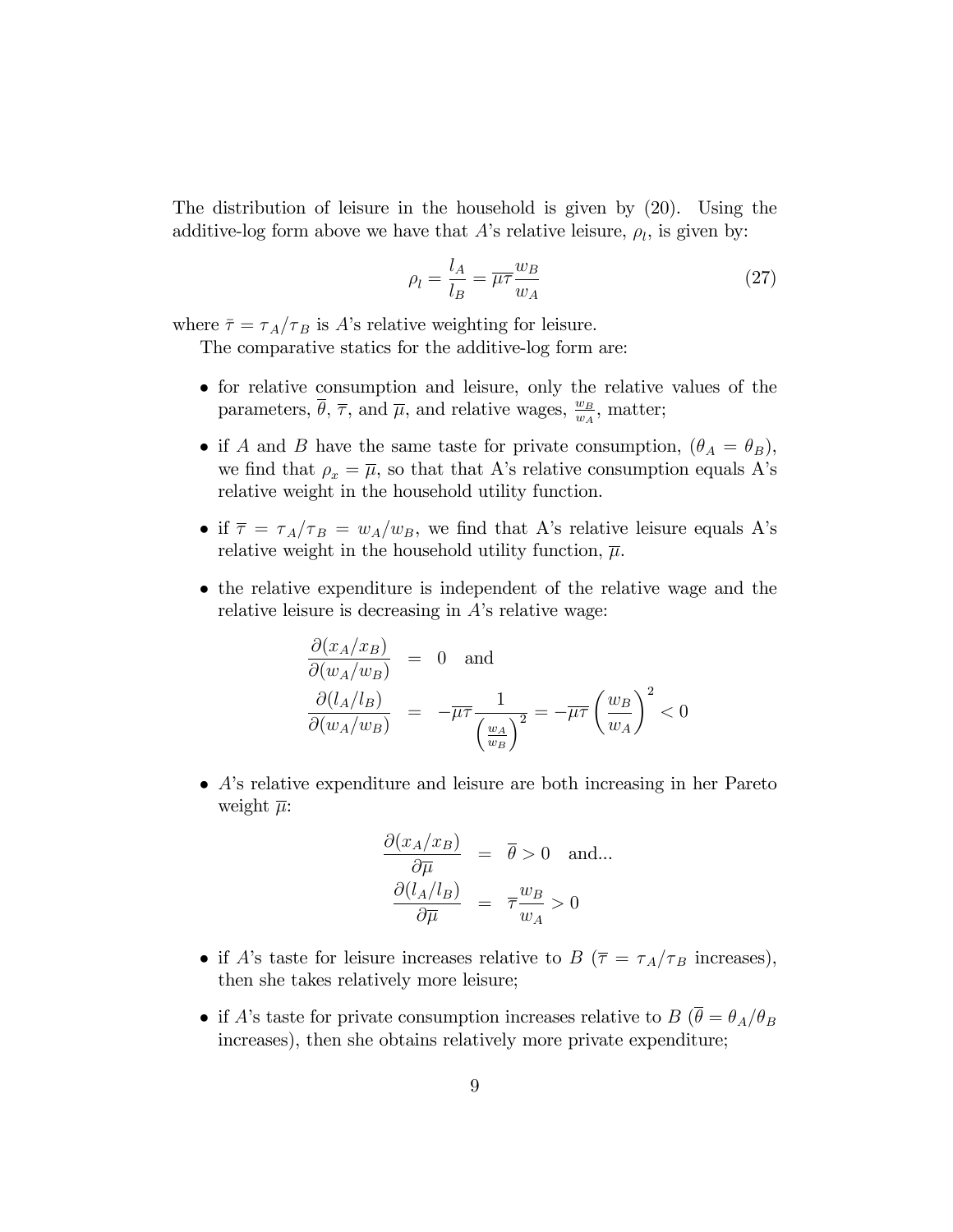We turn now to a consideration of the implications of these results for a cross-section of heterogeneous households. We shall use the relationships above in our empirical work to interpret the coefficients we estimate.

#### 2.3 Heterogeneity

Above, we worked under the assumption that the relative Pareto weight,  $\overline{\mu}$ , is a constant, meaning that the weight put on household member's individual utilities is independent on their relative bargaining positions, or 'power' in the household. This assumption complies with the 'unitary' model. However, in the last 1-2 decades the process of household decision making has been widely debated in the literature, and the unitary model's concept of households jointly maximizing overall household utility has been subject to criticism. In the following, we focus on the 'collective' model as an alternative to the unitary model, cf. Chiappori (1988, 1992) and Browning et al. (1994). The collective model assumes that household decisions lead to Pareto efficient outcomes. This seems reasonable for two reasons. First, the household decision process can be viewed as a repeated game in a (fairly) stable environment. Thus, household members are obviously interested in behaving in a cooperative manner, and the decision process will usually lead to results which are Pareto optimal. Second, the two members of the household can be assumed to have detailed information on each others' preferences and will be able to incorporate the preferences of the partner when optimizing on their own behalf. Therefore, although the collective model doesnít specify the bargaining process, the outcome of the collective model can be seen as the Pareto efficient result of a sufficiently restricted bargaining model. Moreover, due to the above description of the household decision environment, non-Pareto optimal outcomes of a non-cooperative decision process seem implausible (in the long run), cf. Browning and Lechene (2001).

In our empirical work we shall use a cross-section of Danish households. In this subsection we discuss informally how heterogeneity in the population relates to observables such as the distribution of private expenditures within the household. In our data we observe:  $\{x_A, x_B, w_A, w_B, l_A, l_B, m_A, m_B, h_A, h_B\}$ <sup>4</sup> We also observe a good deal of the demographics on the household such as the age, education and work status of the partners, the household composi-

<sup>&</sup>lt;sup>4</sup>In our data we actually only observe three sub-components of expenditures on private goods; we postpone how we deal with the missing information until the empirical section.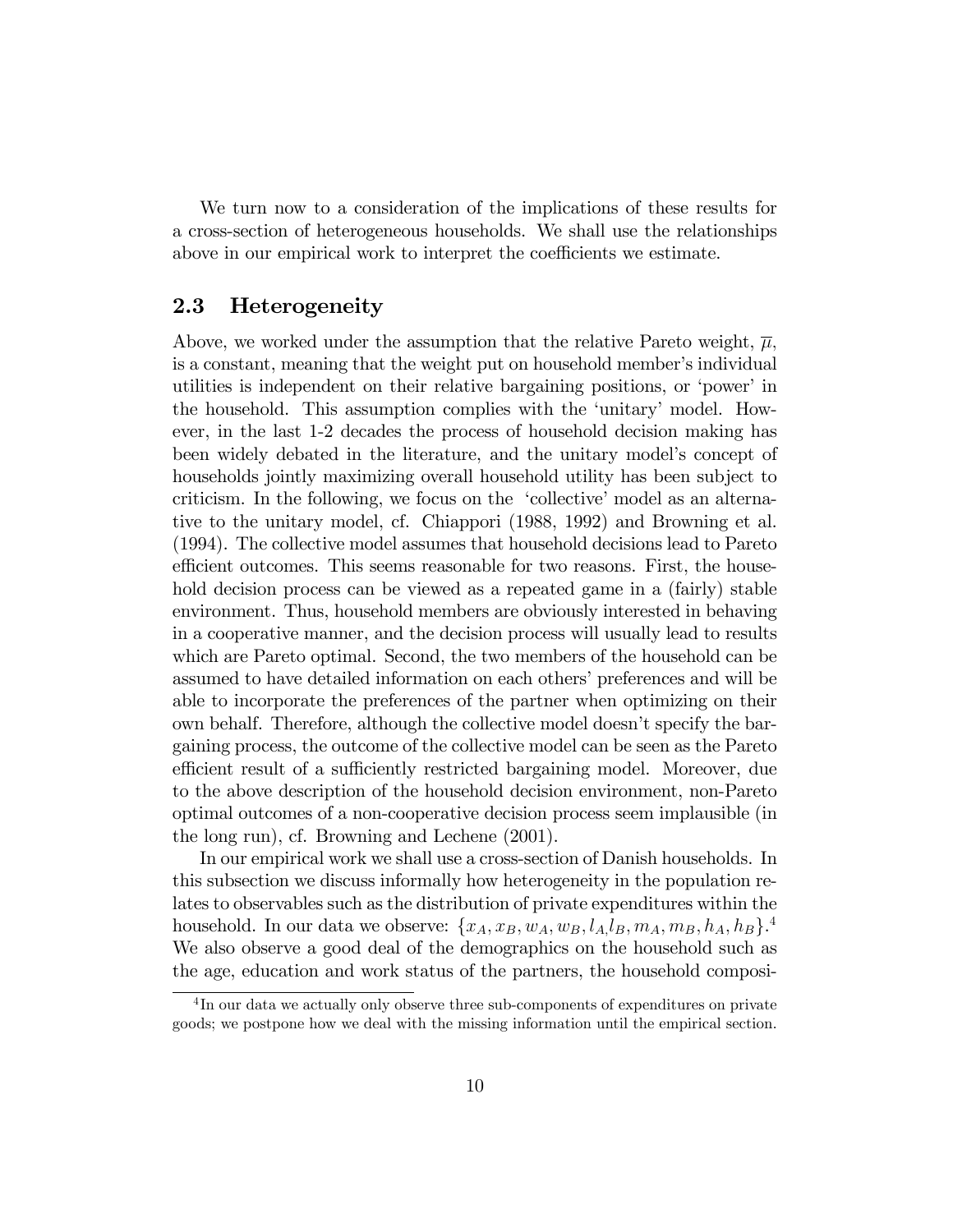tion (mainly the numbers and ages of children) and household income. In our empirical work below we shall concentrate on the female relative leisure and household expenditure. In particular, we will investigate how these variables relate to observable characteristics.

We begin our discussion assuming that we have a sample of households from a population who all have the same observable characteristics, including relative wages  $w_A/w_B$ . In the model of the last subsection we had five parameters for each household:  $\boldsymbol{\beta} = \{\mu, \theta_A, \overline{\theta}, \tau_A, \overline{\tau}\}$ .<sup>5</sup> These parameters are distributed across our population. Given particular assumptions on the joint distribution of  $\beta$ , we ask what are the implications for the joint distribution of  $\{\rho_x, \rho_l\}$  for the population? The important implications for our work are:

- If there is variation in power across the population so that  $\bar{\mu}$  has a nondegenerate distribution and  $\{\overline{\theta} = \theta_A/\theta_B\}$  is independent of  $\{\overline{\tau} = \tau_A/\tau_B\}$ then  $x_A/x_B$  and  $l_A/l_B$  and hence  $\rho_x$  and  $\rho_l$  will be *positively* correlated. This corresponds to the case in our introduction in which variations in expenditure and leisure shares derive from variations in the 'power' parameter  $\overline{\mu}$ .
- If, on the other hand, there is no variation in  $\overline{\mu}$  but  $\overline{\theta}$  and  $\overline{\tau}$  are negatively correlated then  $x_A/x_B$  and  $l_A/l_B$  and hence  $\rho_x$  and  $\rho_l$  will be negatively correlated. That is, if the relative taste (between women and men) for leisure and the relative taste for private consumption are negatively correlated then shares will also be negatively correlated. This corresponds to the 'taste difference' case discussed in the introduction.

Having considered unobserved heterogeneity we can now consider observable heterogeneity. In our sample, households differ widely in their observable characteristics and we have to allow that  $\beta$  depends on these. To accommodate this, we assume that the parameters depend on observables. In the case of  $\overline{\mu}$  the dependence is on what are termed *distribution factors*, **z**, as well as on unobservable factors. Candidates for the observable distribution factors are household income and the relative wages, relative ages and relative educationel levels of the two partners. The unobservables could include, for example, the outside options the two partners have (contained in  $\tilde{\mu}$  in equation (8)) and how much they care for each other  $(\lambda_A \text{ and } \lambda_B \text{ in } (6) \text{ and } (7)).$ 

<sup>5</sup>Given the objects of interest we have taken (shares) it is more convenient to include  $\theta_B$  and  $\tau_B$  in this ratio form rather than including the parameters themselves.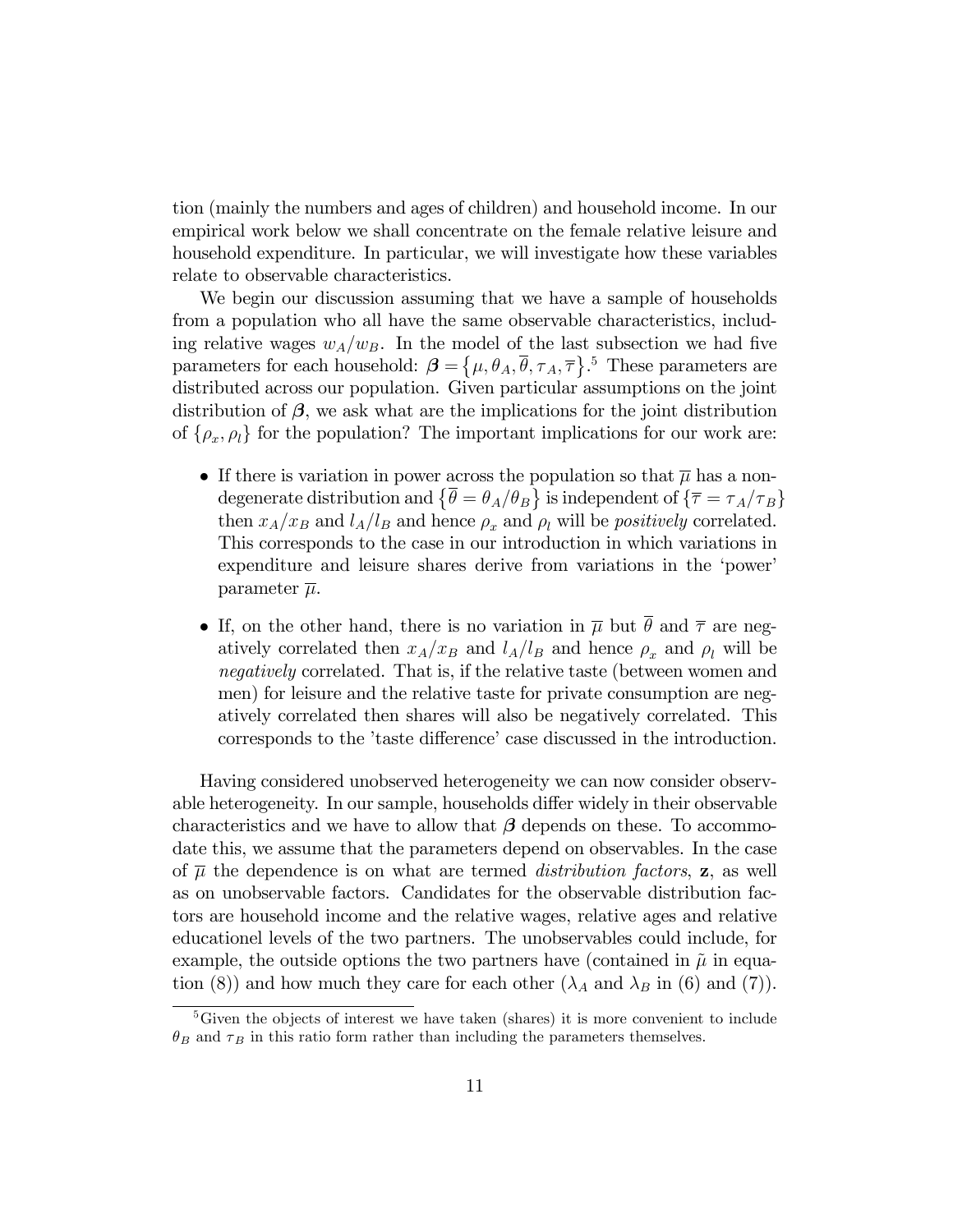The impact of all observable distribution factors on the relative consumption and leisure, except for relative wages, should have the same sign. The exception for relative wages is because they also enter the relative leisure directly, as indicated above.

Usually it is assumed that A's power, as captured by  $\mu$ , is increasing in  $A$ 's relative wage. If this is the case, we find the following implications of a change in  $A$ 's relative wage on the relative consumption and leisure:

$$
\frac{\partial (x_A/x_B)}{\partial (w_A/w_B)} = \overline{\theta}\overline{\mu}^{\prime} > 0
$$
\n(28)

$$
\frac{\partial (l_A/l_B)}{\partial (w_A/w_B)} = -\overline{\mu}\overline{\tau} \left(\frac{w_B}{w_A}\right)^2 + \overline{\tau} \frac{w_B}{w_A} \overline{\mu}' \tag{29}
$$

where  $\overline{\mu}' = \frac{\partial \overline{\mu}}{\partial (w)}$  $\frac{\partial \mu}{\partial (\frac{w_A}{w_B})}.$ 

The response of the relative consumption to a change in relative wages is positive since  $\bar{\mu}'$  is positive if  $\mu$  is an increasing function of relative wages.

The response of the female relative leisure to a change in relative wages is ambiguous. The first, direct effect, which we can call the 'unitary' term, is *negative*. This is the familiar substitution effect from the labour supply decision. The second, indirect effect, which we can call the 'collective' term, is positive. We would usually assume that the effect of relative wages on  $\overline{\mu}$ is relatively small and would not outweigh the direct effect seen in  $(29)$ ; in that case, relative wages still have a negative effect on the relative leisure.

The total effect on relative leisure is positive, if the indirect, collective, effect dominates the direct, unitary, effect, that is if:

$$
-\overline{\mu}\tau \left(\frac{w_B}{w_A}\right)^2 + \overline{\tau} \frac{w_B}{w_A} \overline{\mu}' > 0 \Rightarrow
$$

$$
\epsilon_{\overline{\mu}, w_A/w_B} = \frac{\partial \overline{\mu}}{\partial (w_A/w_B)} * \frac{w_A/w_B}{\overline{\mu}} > 1
$$
(30)

Thus, the collective term dominates the unitary term if the elasticity of A's relative weight in household utility,  $\bar{\mu} = \mu/(1 - \mu)$ , with respect to the relative wage,  $w_A/w_B$ , is larger than 1. Assuming a general functional form for  $\mu$  as e.g. a form of logistic function, we find that in general  $\epsilon_{\overline{\mu},w_A/w_B} > 1$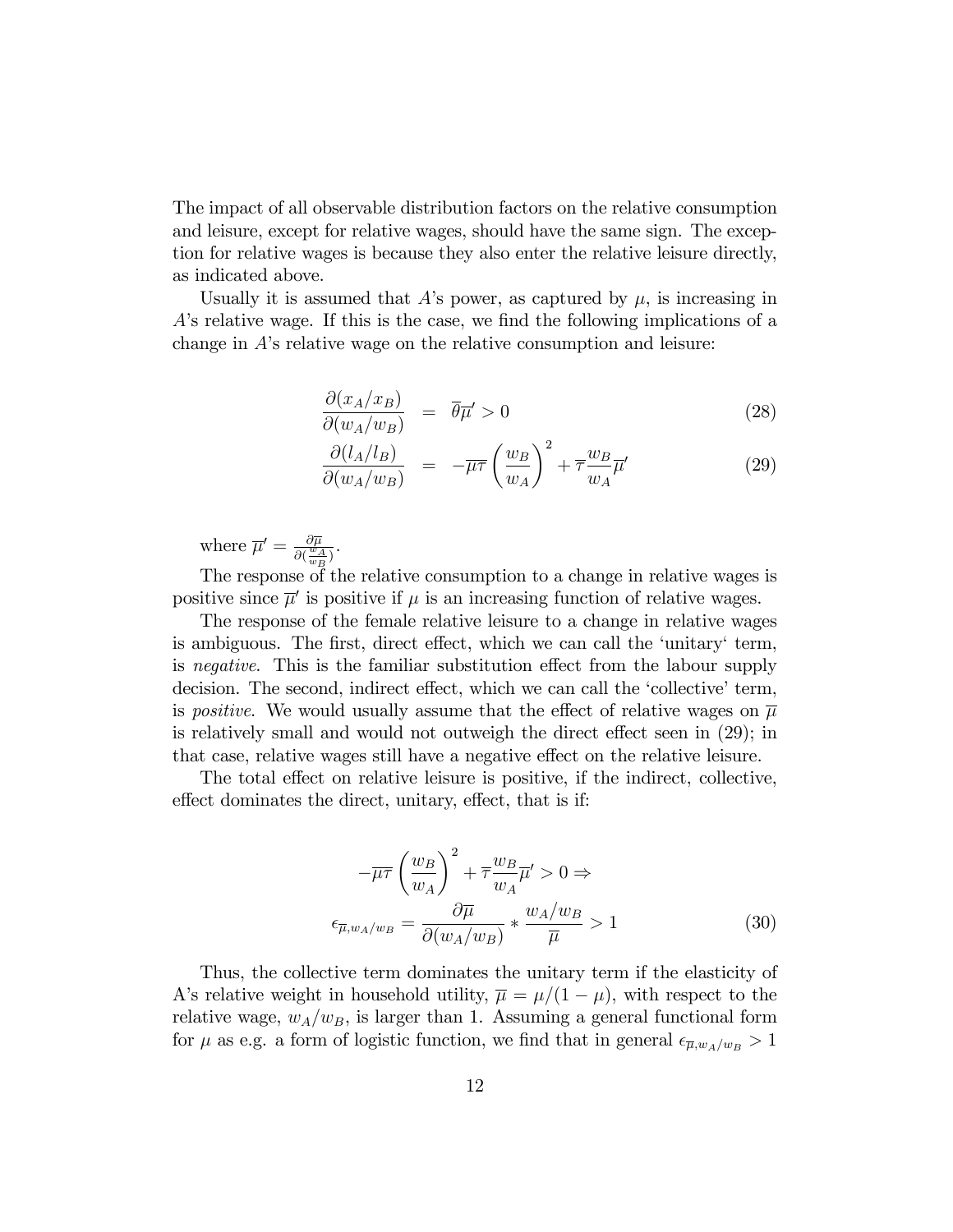if  $(w_A/w_B) > 1.6$  Thus, for couples with the woman earning more than her husband, the collective effect could very well dominate the unitary effect.

The other four parameters are taste parameters that may depend on an observable vector of preference factors such as the age and education of the two partners and the presence of children, as well as unobservables such as the inherent taste for work. Accounting for children is particularly important. To avoid setting up a full structural model that includes the consumptions of children, we simply assume that  $\tau_A$  and  $\tau_B$ , for example, are higher if there are young children in the household. This corresponds to assuming that caring for children is a 'leisure' item for the parents.

As discussed before, we have assumed that female and male leisure are substitutes in order to obtain a fairly simple framework for analyzing allocation within the household. Allowing for complementarity by extending the household utility function to incorporate a term consisting e.g. of the product of the two spouses' leisure choices makes the model much more complicated. Moreover, introducing complementarity would not change the sign of the effects analyzed below, but would only tend to diminish the numerical size of the effects since the two partners will tend to make their individual leisure choice approach the leisure approach of their partner.

As we shall see in the empirical part of the paper, couples do seem to choose fairly similar levels of leisure which is probably an indication of the fact that complementarity between leisure choices is an important empirical factor. Previous contributions by Hamermesh (2000), Hallberg (2003) and Ruuskanen (2004) address the issue of couples synchronising their time in both marketwork, housework and leisure and analyze the effects of economic and demographic variables on jointness in time-use. A central feature in these contributions is the distinction between a general time synchronization in society - due to the organisation of the labour market, shop opening hours, etc. - and the intended synchronization of couples' time based on their wish to spend some time together. This distinction is usually analyzed based on the difference between synchronization of time in 'pseudo couples' who have been matched based on a number of observable characteristics and in real couples, cf. Hallberg (2003). Based on Finnish time-use data with a highly detailed level of activities, Ruuskanen (2004) Önds that couples tend to spend around 20-25 pct. of their leisure together during weekdays, while around

<sup>&</sup>lt;sup>6</sup>We assume a special form of logistic function  $\mu = \frac{\exp(w_A/w_B)}{e + \exp(w_A/w_B)}$  where  $e = \exp(1)$  to ensure that  $\mu \in ]0;1[$  and  $\mu(1) = 0.5$ .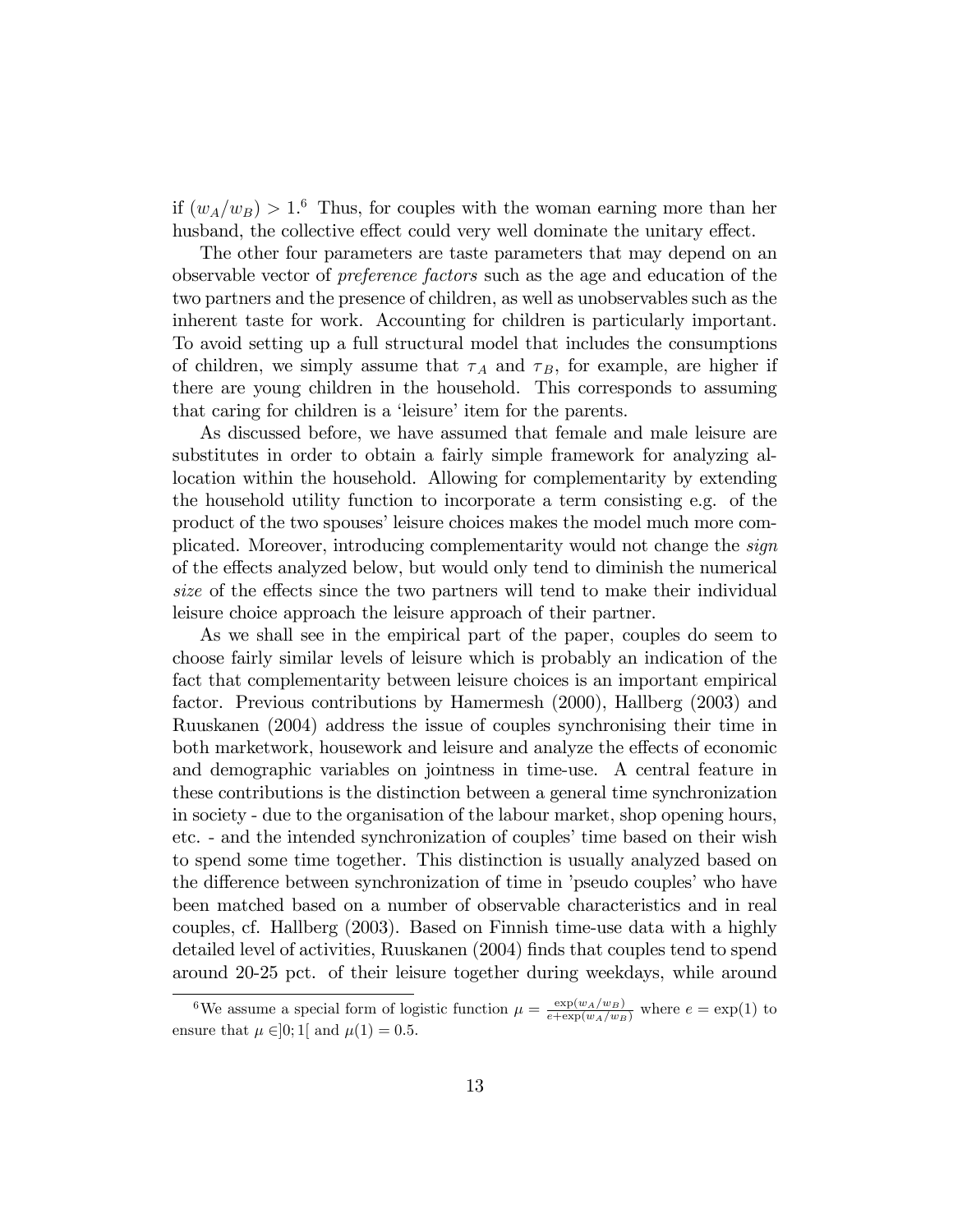1/3 of the leisure is spent together during weekends. The overall conclusion in the contributions by Hamermesh (2000), Hallberg (2003) and Ruuskanen (2004) is that jointness in the timing of leisure and housework is important. However, the evidence regarding the sign and size of the effects of economic and demographic variables is somewhat mixed. Ruuskanen (2004) Önds that the spouse's annual income has a negative effect of the share of joint leisure out of total leisure, while the male educational level has a positive effect on the share of joint time use. On the other hand, Hallbergís results indicate that high-income spouses experience more time together, which is interpreted as a possible consequence of these couples having more funds to buy market services thus getting more pure leisure together. Ruuskanen also finds that the number of children has a negative effect on joint leisure. Hamermesh (2000) finds that it is the presence of children that is most important for the lack of joint leisure among married couples. This is consistent with Hallberg's results. Hallberg also finds that time together is low among older couples compared to younger ones. On the other hand, Ruuskanen finds that dummies for older cohorts have a positive effect on joint time-use in both leisure and housework, which could be interpreted as evidence for the hypothesis that couples tend to increase their synchronization of activities the longer they have been married.

### 3 Empirical specification

As mentioned above, in our empirical work, we concentrate on the female relative expenditure (consumption) leisure share for which we have data. We also have information on wages,  $w_A$  and  $w_B$ , but we do not have any measures for  $\overline{\mu}$ ,  $\overline{\theta}$  and  $\overline{\tau}$ . In the household allocation literature, it is usually suggested that the utility weight - or Pareto weight -  $\overline{\mu}$  depends on a set of socalled distribution factors including the difference in age, wages, education etc. of the two spouses as well as environmental factors as the population (or regional) sex ratio. All these factors impact each of the spouses opportunities outside the marriage and are therefore argued to affect each of the partners power' within the marriage. In the empirical specification of the model, we model  $\overline{\mu}$  in the following way:

$$
\overline{\mu} = \exp(\alpha' z_d + \delta \ln\left(\frac{w_A}{w_B}\right) + \varepsilon_\mu)
$$
\n(31)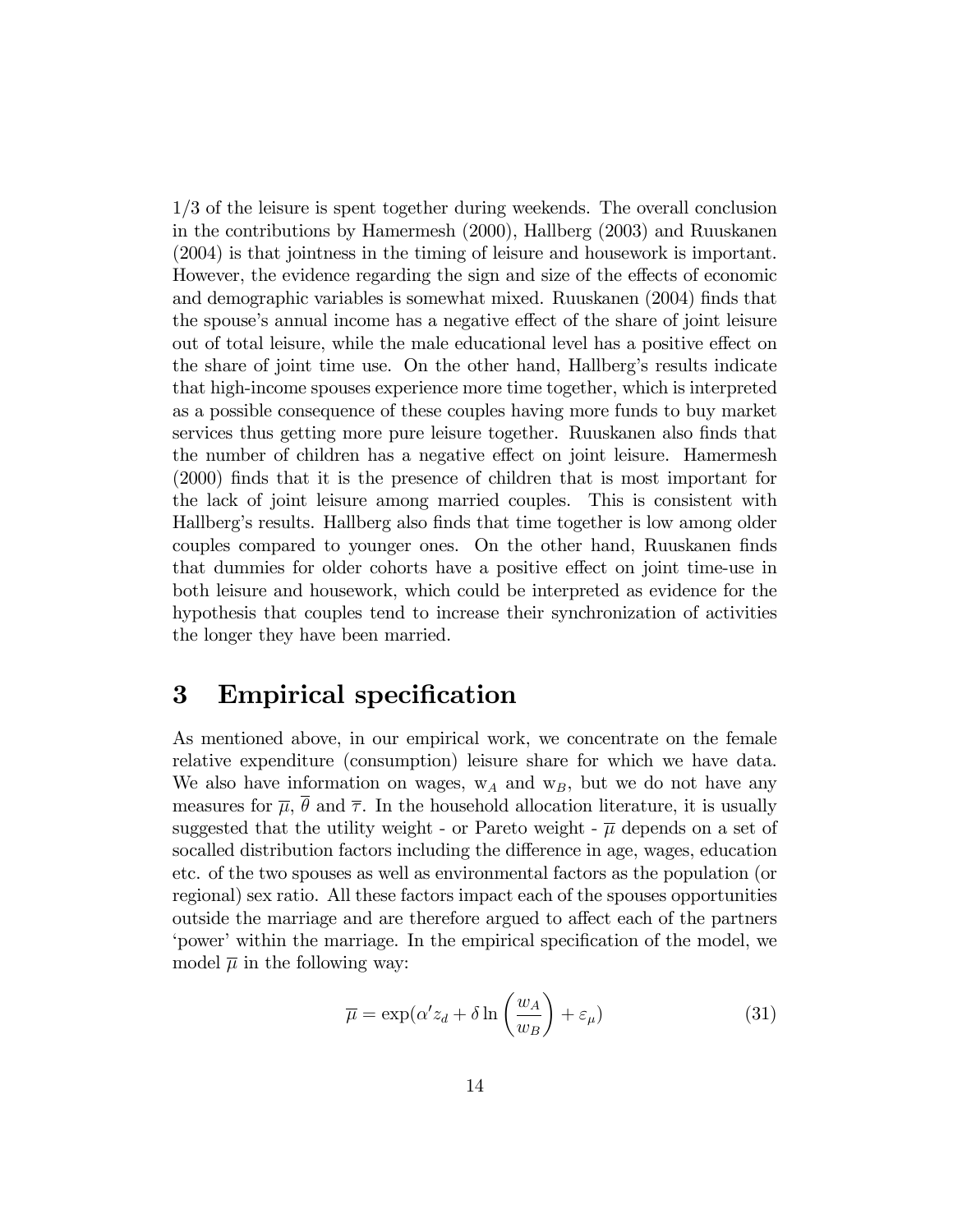where  $z_d$  are distribution factors including e.g. relative age and relative education of person A. Another traditional distribution factor, the relative wage, is accounted for explicitly in this model, as the relative wage also enters  $\rho_l$ , the leisure share, through the labour supply decision.  $\varepsilon_{\mu}$  is an error term which captures other factors affecting  $\overline{\mu}$  which we have not been able to account for explicitly in the model.

Parallel to this, we model A's relative taste for consumption,  $\bar{\theta}$ , as a function of a set of household characteristics,  $z_{\theta}$ . Furthermore, A's relative taste for leisure,  $\bar{\tau}$ , is assumed to depend on a set of household characteristics,  $Z_{\tau}$ :

$$
\theta = \exp(\gamma_{\theta}' z_{\theta} + \varepsilon_{\theta}) \tag{32}
$$

$$
\overline{\tau} = \exp(\gamma_{\tau}^{\prime} z_{\tau} + \varepsilon_{\tau}) \tag{33}
$$

Entering  $(31)$ ,  $(32)$  and  $(33)$  into  $(25)$  and  $(27)$ , respectively, and taking logs, we get the following system of equations for the relative expenditure  $x_A/x_B$  and the relative leisure  $l_A/l_B$ :

$$
\ln \frac{x_A}{x_B} = \alpha' z_d + \gamma'_{\theta} z_{\theta} + \delta \ln \left( \frac{w_A}{w_B} \right) + \varepsilon_{\theta} + \varepsilon_{\mu} = \beta_x Z_x + \varepsilon_x \tag{34}
$$

$$
\ln \frac{l_A}{l_B} = \alpha' z_d + \gamma'_\tau z_\tau + (\delta - 1) \ln \left( \frac{w_A}{w_B} \right) + \varepsilon_\tau + \varepsilon_\mu = \beta_l Z_l + \varepsilon_l \quad (35)
$$

In both equations, the composite error terms,  $\varepsilon_x$  and  $\varepsilon_l$ , comprise of two elements: an error term related to the modelling of relative taste for leisure and consumption in the households, and an error term related to the mapping from distribution factors,  $z_d$  and relative wage,  $\frac{w_A}{w_B}$ .

### 4 Data

Data are from the Danish Time Use Survey (TUS) for 2001. This survey entails detailed information on time use for more than 2000 Danish individuals in 2001. The Danish Time Use Survey complies with methodologies developed at the EU level for conducting time use surveys. See Bonke (2003) for a more detailed description of the Danish Time Use Survey. For married and cohabiting respondents, the partner in the household was also asked to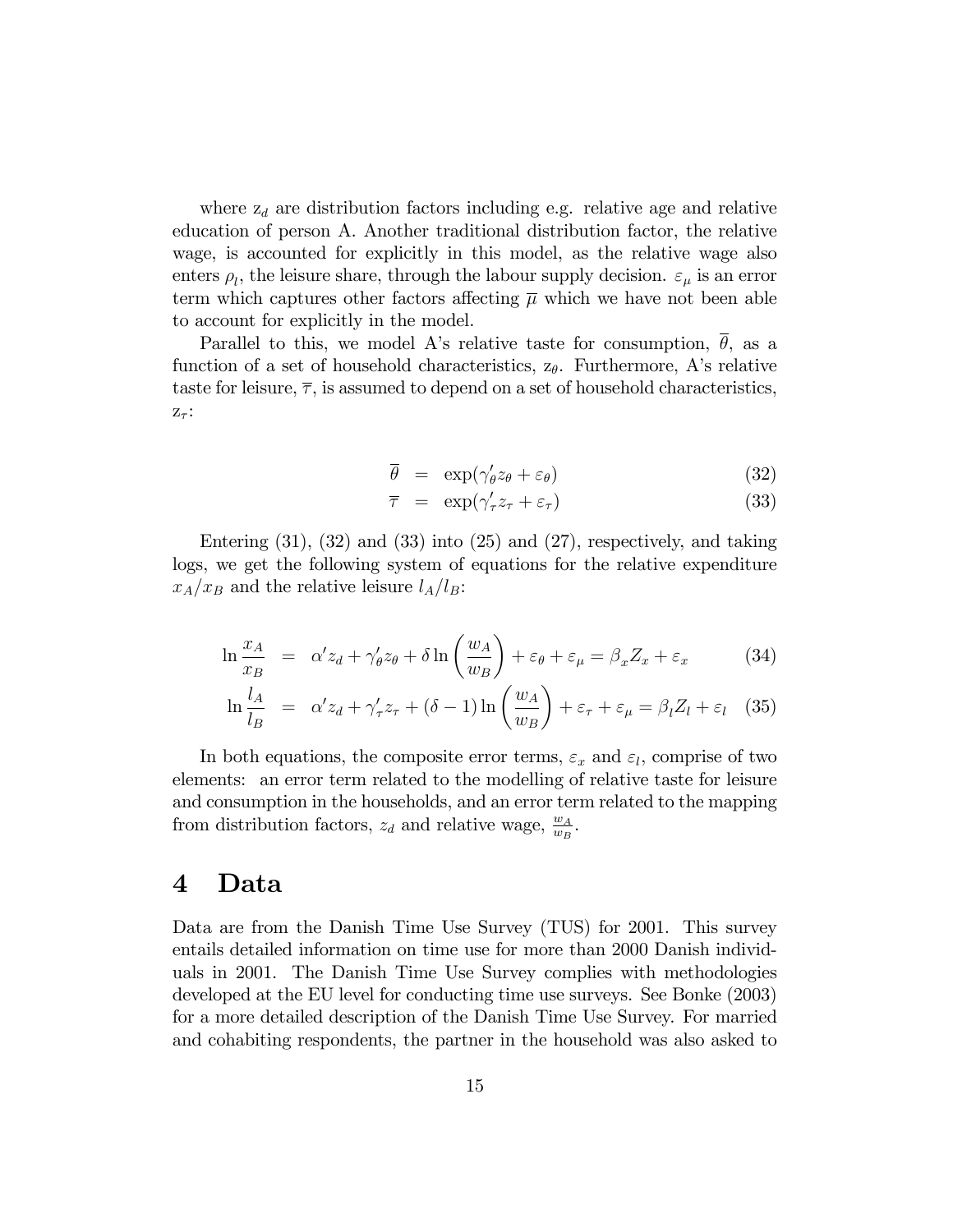participate in the survey. The respondents were asked to fill in a diary stating their activities at a detailed level every 15 minutes in two 24-hour days, a week-day and a week-end day. Furthermore, the respondents answered a questionnaire asking questions about personal and household characteristics as well as about the usual distribution of tasks in the household, consumption patterns, usage of domestic appliances, individual perception of economic situation etc. Survey data has been linked to register information from Denmarks Statistics on the respondent, giving access to further personal and household information, information on housing, usage of public child care facilities etc.

Thus, the TUS contains information on both time use and consumption in more than 1200 couples. Time use was the primary motivation for this survey and therefore the dataset is most detailed on information on how individuals spend their time. However, there is also a (limited) set of information on consumption. In this respect, the Danish TUS is unique in an international context.

In this analysis, we concentrate on couples where both spouses work in in the labour market. We also need to have information on hourly wages, hours worked in the market and hours worked at home for both partners. Moreover, it is essential that all couples provided information on personal consumption for a list of consumption items for both husband and wife. Thus, the analysis is performed on a subset of the original dataset of around 564 respondents where all the above mentioned information was available.

In the questionnaire, respondents were both asked to fill in a time diary and asked about the time they normally spend on housework and in the labour market in a typical week. In general, it is observed that surveys asking about normal time use have a smaller variance, but perhaps a more imprecise mean of time use, while diary information gives more precise means, but with a larger variance, cf. Juster and Stafford (1992). As we want to reduce the variance of time use across individuals, we have chosen to use normal time use instead of the diary information.

Individuals in the dataset are aged between 18 and 80 years. In the selected dataset of working couples, the average age for men is 44 years and 41 years for women. In this group, men work approximately 10.7 hours in the house per week, whereas women spend 15.6 hours each week doing housework. In this context, housework time includes normal housework, i.e. cleaning, laundry, shopping, cooking etc., gardening, repairs and other do-ityourself work and childcare. Thus, on average, women work 5 hours per week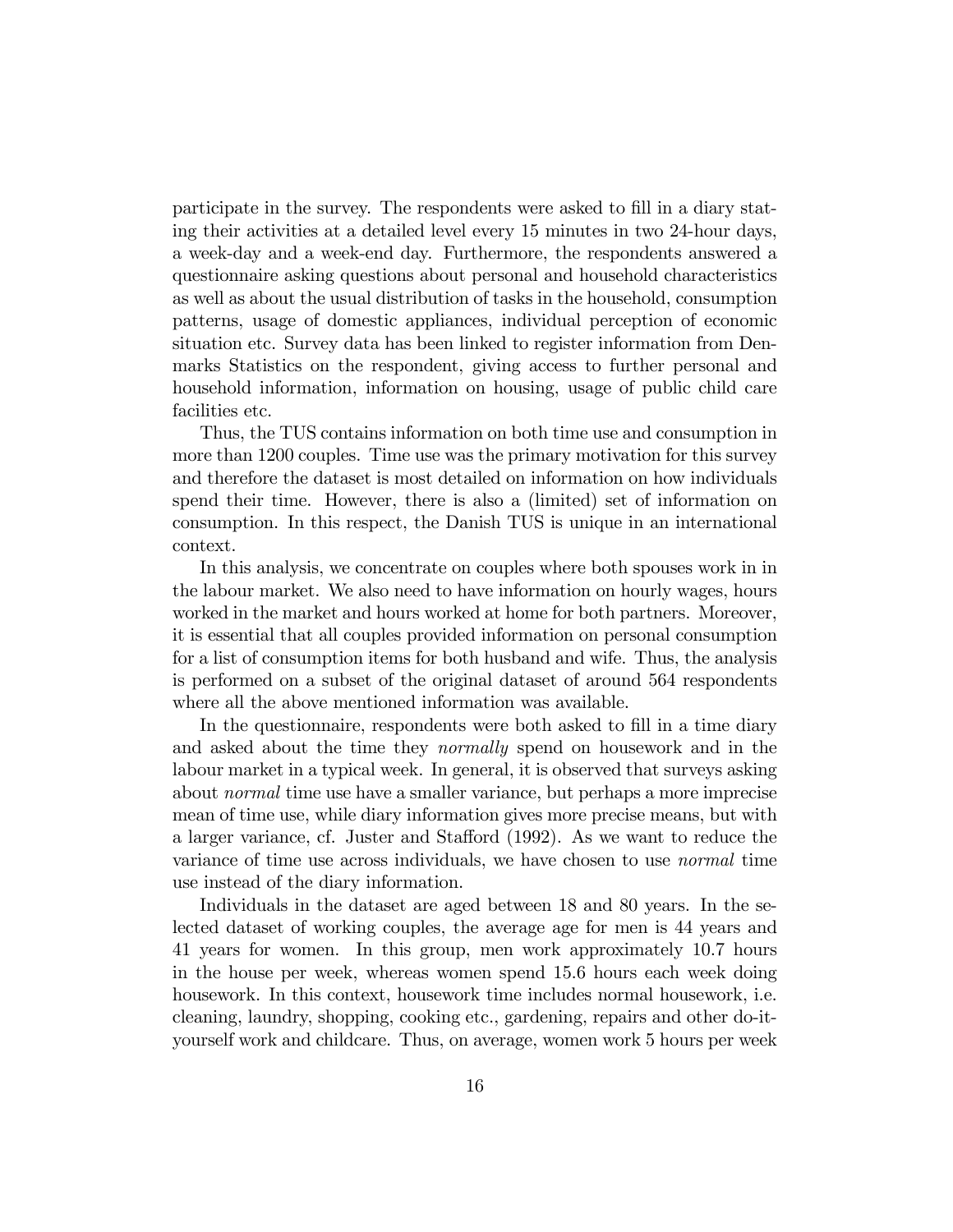

Figure 1: Female housework share, usual and diary

or more than 45 pct. more in the house than men. Thus, the female share of total housework is around 60 percent, based on information on 'usual' time use. This result is in accordance with the averages from the time diary. Figure 1 below compares the distributions of women's housework share from the question on usual time use for housework and the information from the time diaries. It appears that by using information on usual time use, we get a smaller variance - in fact a large proportion of households report than husband and wife use nearly exactly the same amount of time in housework. The advantage of using usual time use is that we avoid the strange 'tails' in the diary information stemming from the fact that housework on one particular day may not be representative of the normal distribution of housework in the household. A disadvantage might be that the large share of households with exact equal sharing might not be quite realistic.

Table 2 shows that both male and female jobsituation is important for total housework.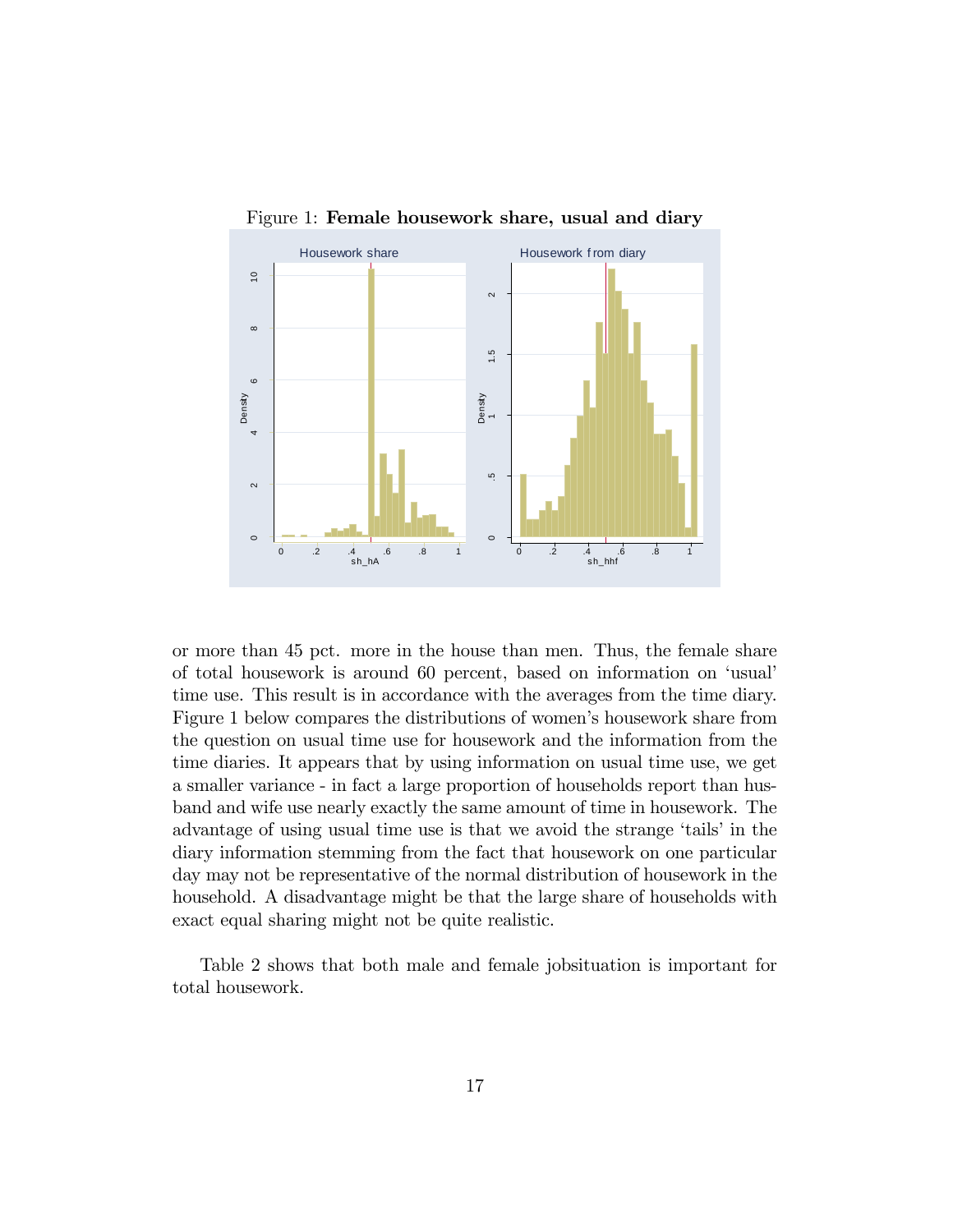| Jobsituation       |      | Male housework Female housework No. of obs. |      |
|--------------------|------|---------------------------------------------|------|
| Both in job        | 10.3 | 15.5                                        | 891  |
| Only female in job | 15.2 | 14.8                                        | 65   |
| Only male in job   | 9.0  | 20.6                                        | 102  |
| None in job        | 13.9 | 20.8                                        | 150  |
| All households     | 10.9 | 16.6                                        | 1260 |

Table 2: Male and female time in housework, average number of hours per week

Source: Danish Time Use Survey 2001.

Note: Columns do not necessarily sum to column total

due to missing information on employment status of some households.

In the following, we focus on the above mentioned sample of households where both husband and wife work in the labour market and where we have information on all the variables of interest for this analysis. The load of housework (including child care) naturally depends on whether there are children under 18 years in the household, and the number of children. Around 56 percent of the households in our sample have children below 18. For men, the average housework load increases from 9.7 hours per week without any children in the household to 10.6 if there is one child, cf. table 3. For women without children, the workload is 13.9 hours per week, whereas women with 1 or 2 children work respectively 15.8 and 18.1 hours per week at home. As the sample only comprises couples where both spouses work in the labour market, we have excluded couples where the woman is on maternity leave or where one of these spouses has specialized fully in housework. Such couples might very well have a higher degree of specialization. The difference between husband and wife's housework time is around 0.6 hours per day in couples without any children. This difference is enhanced by the number of children to almost 1 hour per day for families with 3 or more children, indicating increased specialization as the family grows. However, the proportion of the total housework load taken on by the woman is more or less constant, irrespective of the number of children.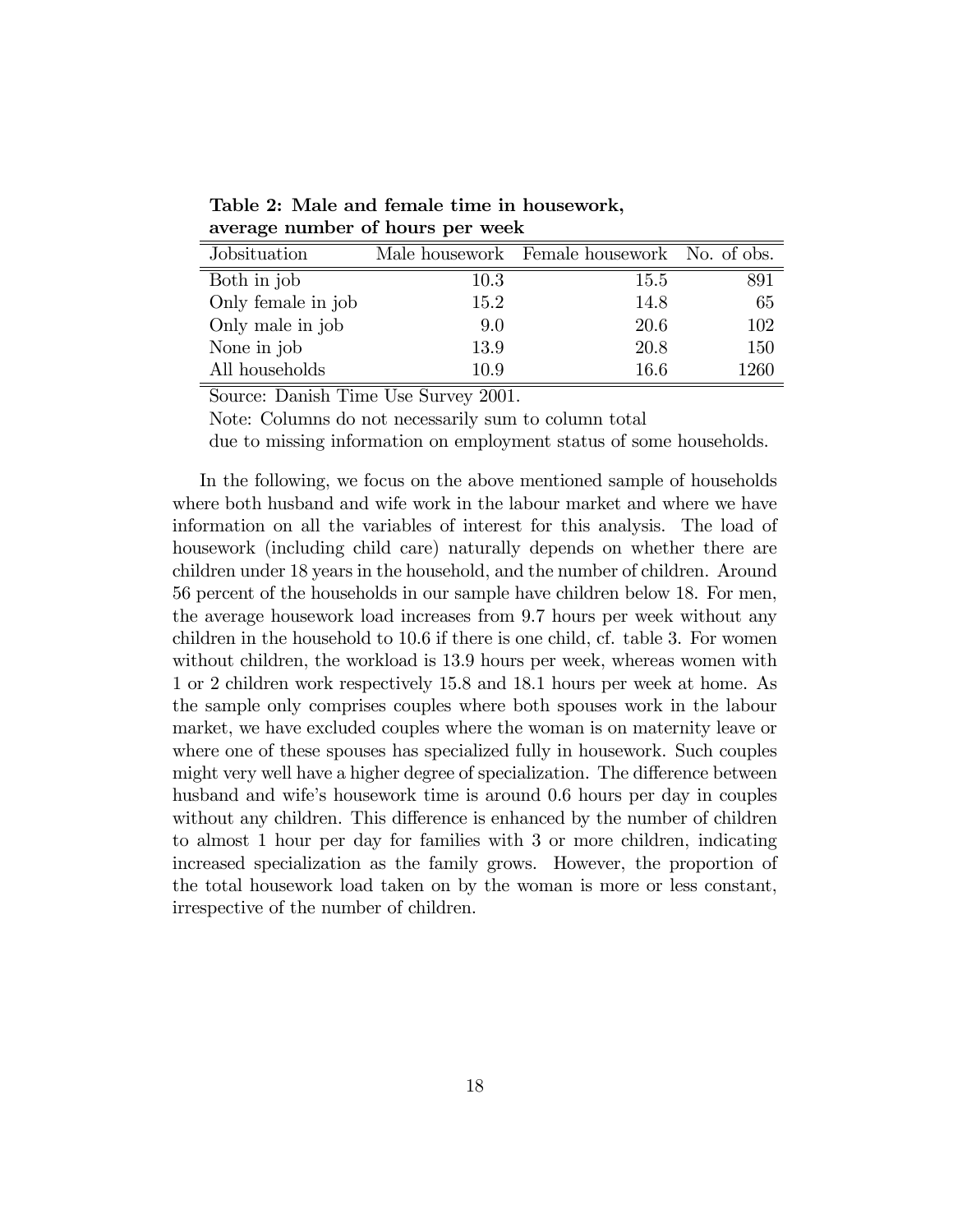

Figure 2: Female and male housework and housework share

Table 3. Housework and children in household, average number of hours per week

| No. of children Male time Female time No. of obs. |      |      |     |
|---------------------------------------------------|------|------|-----|
|                                                   | 97   | 13.9 | 246 |
|                                                   | 10.6 | 15.8 | 130 |
|                                                   | 13.3 | 18.1 | 132 |
| 3 or more                                         | 13.8 | 20.7 | 56  |

Source: Danish Time Use Survey 2001.

Figure 2 shows the distribution of female housework, male housework, female housework shares and a plot of female versus male housework. It appears that there is a positive correlation between the two.

TUS also gives us information on time spent on market work and usual time spent commuting to and from work (including child collecting). Based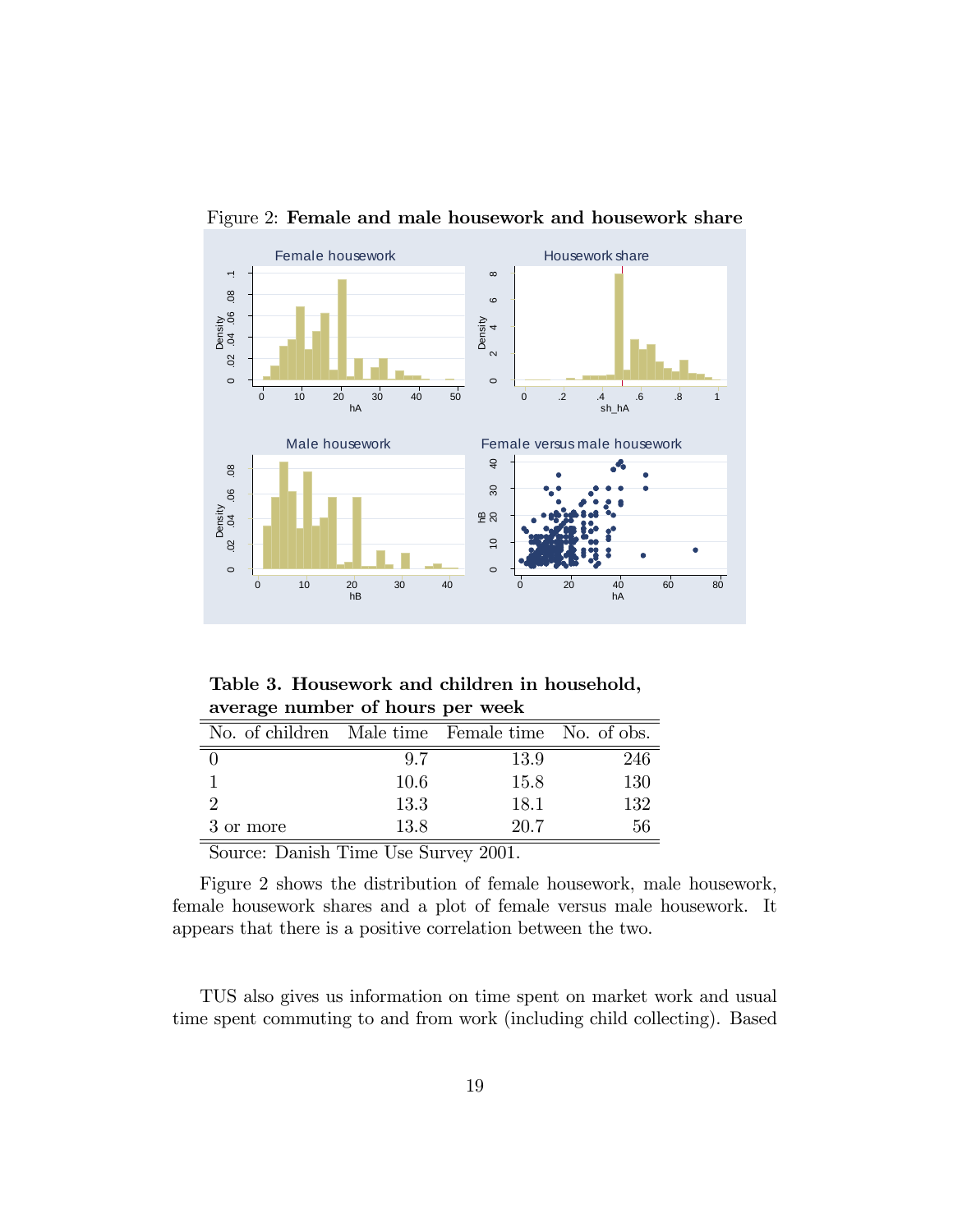

Figure 3: Female and male leisure and leisure share

on this, we can calculate 'pure' leisure for both man and woman. The female share of 'pure' leisure is around 50 percent. Thus, it seems that men compensate for the fewer hours of housework by working more in the market, as expected. The distribution of pure leisure is shown in figure 3 below. It appears again that husband's and wife's leisure are positively correlated.

#### 4.1 Consumption data

As mentioned above, the primary objective of the TUS 2001 survey was to collect information on time use. Thus, information on consumption is limited. Concerning consumption questions, the following questions were asked to the respondents:

ëWhen you think of your own personal consumption, how large do you estimate it normally is on the following items during one month

 $\bullet$  'Shoes, clothing'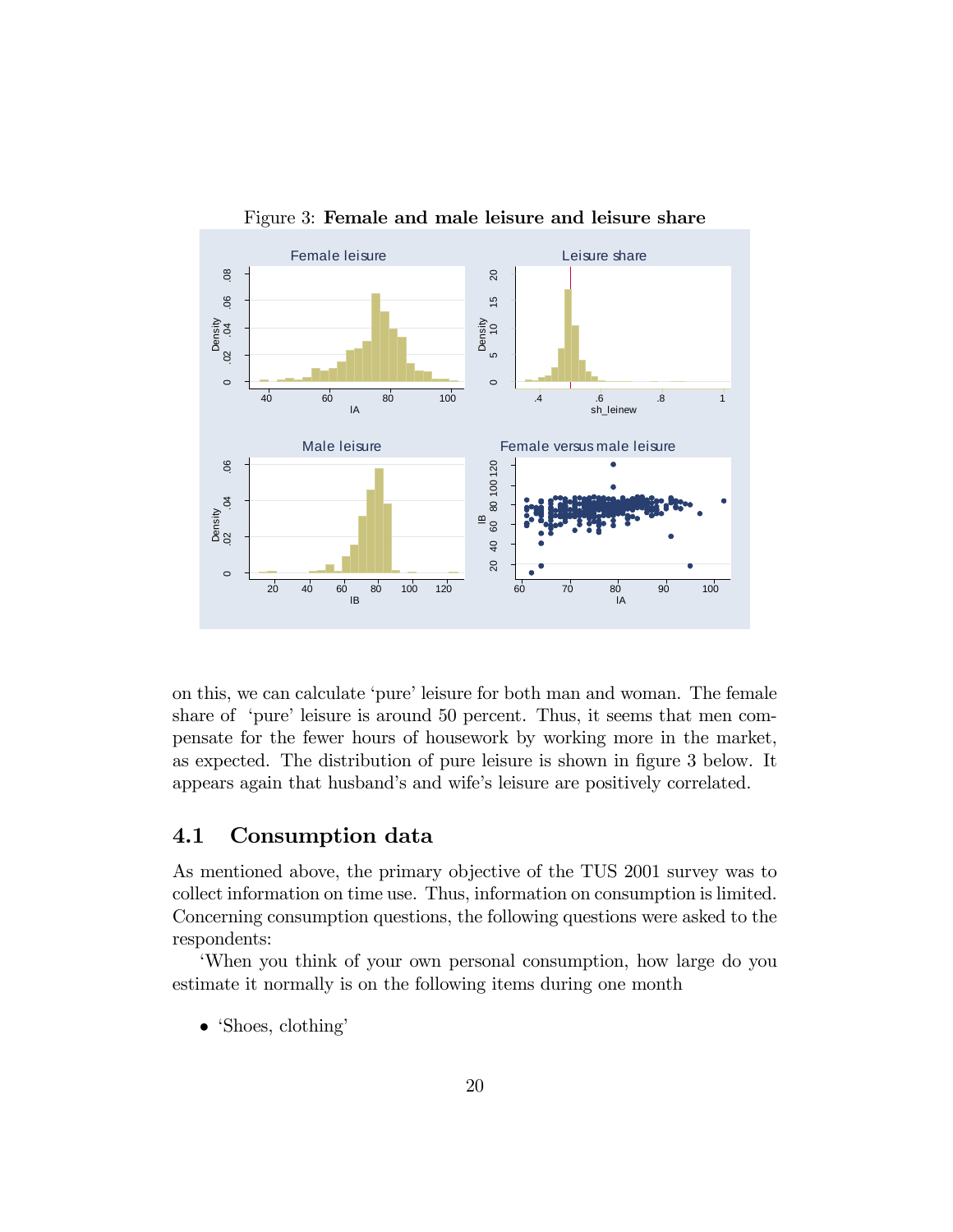

Figure 4: Female share of consumption

- 'Leisure activities, hobbies etc.'
- $\bullet$  'Other personal consumption'

The respondent was asked the same questions about personal consumption of spouse/cohabitant. The female consumption share for the three consumption groups, 'clothing', 'recreation' and 'other personal consumption<sup>'</sup> and the sum of these three groups, 'total consumption' is shown in the figures below. It appears that there seems to be an extremely equal sharing of consumption in Danish households. Thus, around 10-20 percent of all observations report shares exactly equal to 50 percent. On average, women spend around 59 percent of the budget for clothing, they spend 41 percent of the money for recreation, and they use around 49 percent of the budget for other personal consumption. On average for the sum of the three consumption groups, women spend around 52 percent of the budget for male and female consumption.

To check the validity of the consumption information in the TUS, we com-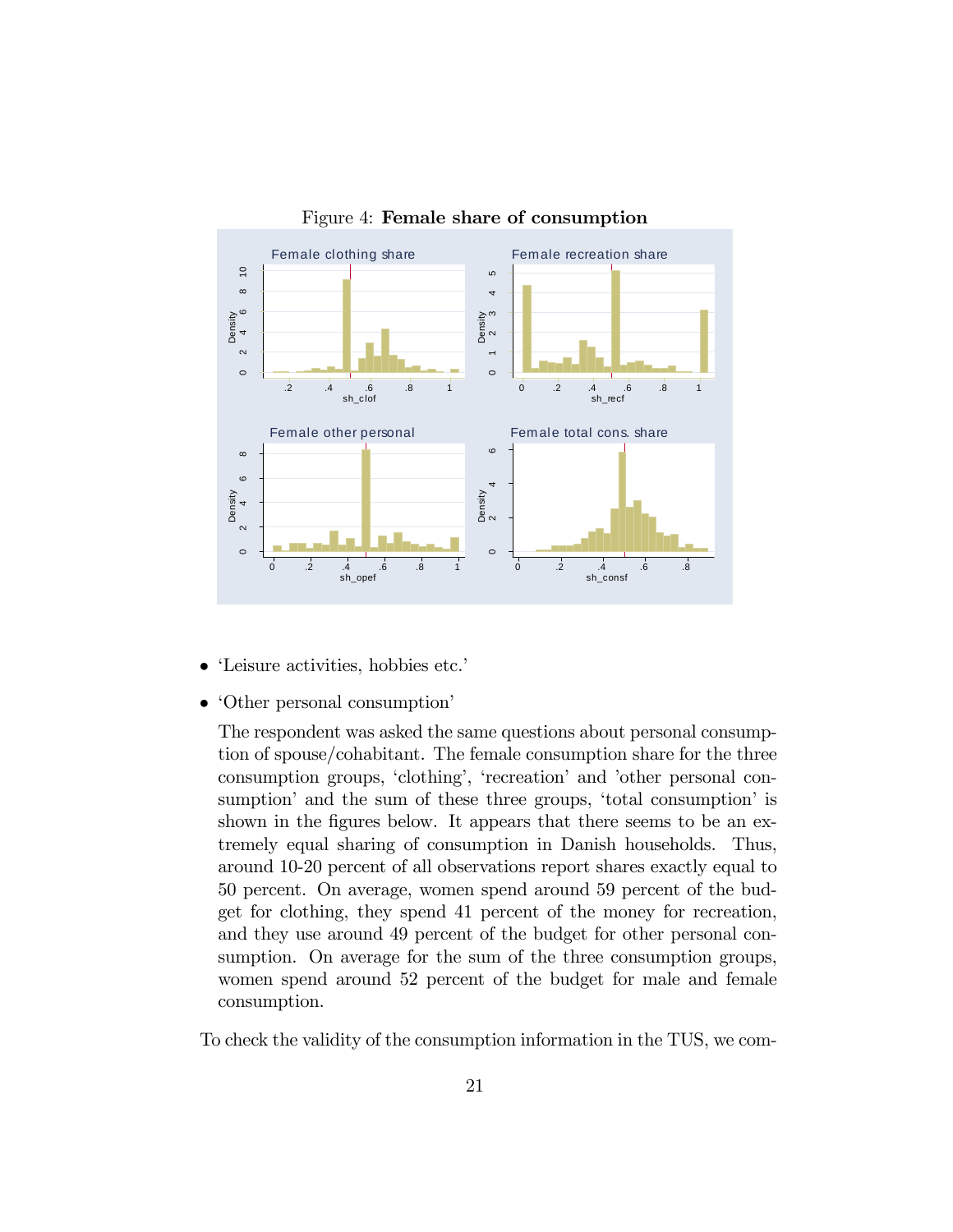pared information with the Danish Household Expenditure Survey (HES). For 'clothing' and 'recreation', the consumption shares are very close to the corresponding groups from HES. For 'other personal consumption', the difference is quite large, but this may very well be attributed to differences in the definition of this group. See Browning, Crossley and Weber (2002) for a discussion of pros and cons of using information on 'usual' consumption from general purpose surveys.

Obviously, the Time Use Surveyís information on consumption is limited. First, respondents were only asked questions on three specific consumption groups. Compared to information from the HES survey, these three consumption groups account for around 38 percent of total household consumption. Secondly, consumption within these three consumption groups is not attributable to either the husband or the wife. Part of consumption within these groups may be consumed jointly of by children or other household members. In the HES survey, around 57 percent of expenditure on clothing is attributable to either husband or wife, 23 percent of recreation expenditures are attributable to husband or wife, and around 56 percent of ëother personal consumptioníwas spent by either the man of the woman for themselves. Thus, based on information from HES, we can estimate that the fraction of total household consumption covered by the three questions in the TUS survey accounts for around 16 percent of total household consumption. In the following, we will assume that the remaining household consumption is allocated between husband and wife according to the distribution of the sum of these three consumption groups. Thus, we assume that within a given household h, if these three consumption groups taken together constitute  $\kappa_h$  of the woman's private consumption, then the sum of these three consumption groups will also constitute  $\kappa_h$  of her husband's private consumption. Evidently, this assumption can be crucial. However,  $\kappa_h$  can vary *across* households without jeopardizing our assumption.

## 5 Results

Our empirical model consists of a linear system of two for the female relative leisure share and the female relative consumption As distribution factors,  $z_d$ , we have used the relative age of the woman, her relative educational level (measured in years of schooling) and relative educational level squared. Initially, we also applied duration of the marriage as a distribution factor,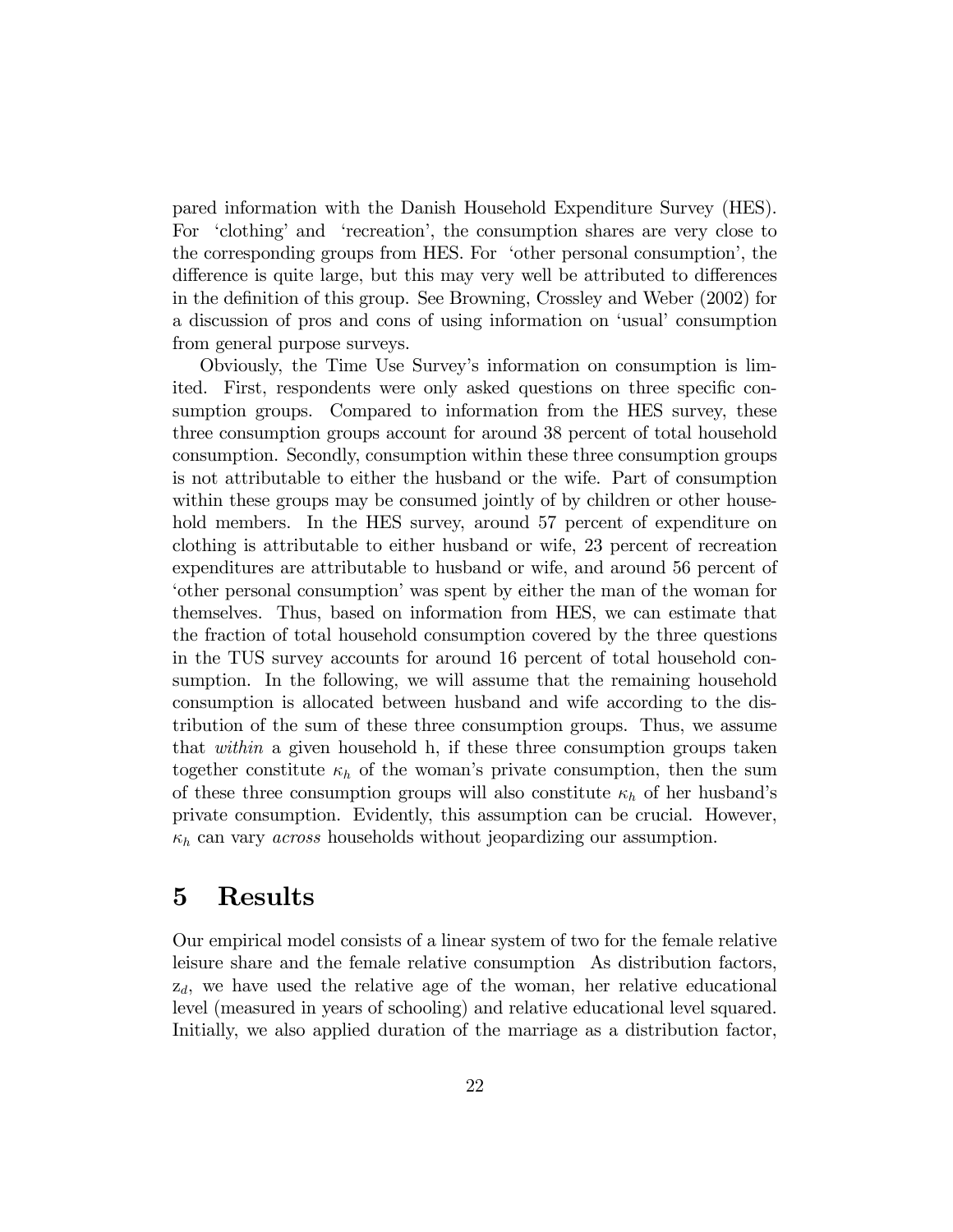but duration of marriage is strongly and positively correlated with male age which showed up being a much more significant explanatory variable. The last distribution factor is the relative wage,  $\ln(\frac{w_A}{w_B})$ , which has been accounted for separately in our model. Factors which we suspect can affect the relative tastes for consumption and leisure of the partners in the household are household income, educational level (of the male), age (of the male) and the presence of children. Descriptive statistics for our data are shown in table 4.

|                              | Mean    |         | Std. dev. Minimum | Maximum   |
|------------------------------|---------|---------|-------------------|-----------|
| Relative female consumption  | 1.29    | 0.95    | 0.09              | 8.67      |
| Relative female leisure      | 1.02    | 0.32    | 0.54              | 5.63      |
| Relative female age          | 0.95    | 0.09    | 0.61              | 1.37      |
| Relative female education    | 1.04    | 0.21    | 0.56              | 1.80      |
| Relative female wage         | 0.82    | 0.28    | 0.11              | 2.25      |
| Level of male education      | 13.23   | 2.59    | 10                | 18        |
| Dummy for young children     | 0.36    | 0.48    | $\theta$          |           |
| Dummy for older children     | 0.34    | 0.47    | $\left( \right)$  |           |
| Male age                     | 43.59   | 9.69    | 22                | 66        |
| Gross household income, Dkr. | 630,211 | 224,011 | 260,596           | 2,719,736 |

|  | Table 4: Summary statistics |  |
|--|-----------------------------|--|
|--|-----------------------------|--|

We estimate the model by a linear system GMM estimator. The standard errors are heteroskedasticity robust. The results of the initial GMM estimations are shown in table 4, columns 1-2.

We test linear restrictions on the parameters by the minimum chi-square test. Given our empirical model in (34) and (35), we expect that the parameters for the distribution factors in  $z_d$ , i.e.  $\alpha$ , are the same in the consumption and in the leisure equation, and we therefore test each of the distribution factors, female relative age, female relative education and female relative education squared. These hypotheses are all rejected. Furthermore, we test whether the relative wage parameter in the relative consumption equation equals 1 plus the relative wage parameter in the relative leisure equation, as suggested by our empirical model. and household income. This is also rejected. Finally, we perform cross-equation restrictions on the remaining controll variables. These tests lead to reject that the presence of older children  $(7-17)$  and male educational level has the same effect on female relative consumption and female relative leisure. But we accept that log gross house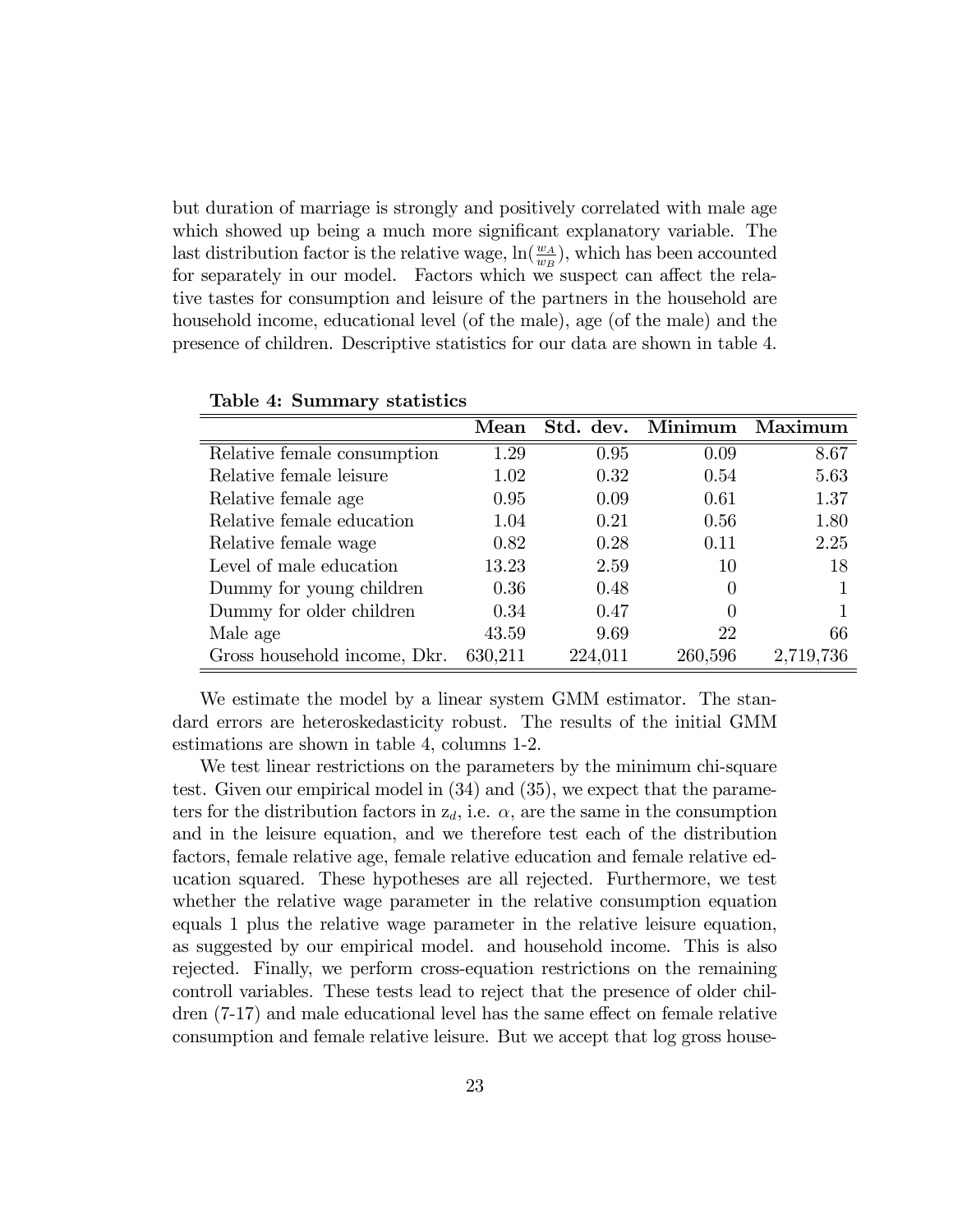hold income, male age and the presence of young children have the same effect on relative consumption and relative leisure. Based on these test results, we impose linear restrictions on the system by using classical minimum distance (CMD) estimation, cf. table 5, column 3-4.

|                             | <b>GMM</b> |          |          |          | With restrictions |          |
|-----------------------------|------------|----------|----------|----------|-------------------|----------|
|                             | Coeff.     |          | t-value  | Coeff.   |                   | t-value  |
| Relative female consumption |            |          |          |          |                   |          |
| Constant                    | 0.430      |          | 0.607    | 0.143    |                   | 0.237    |
| Relative female age         | $-0.467$   | $\ast$   | $-1.679$ | $-0.443$ | $(*)$             | $-1.636$ |
| Relative female education   | 1.106      | $(*)$    | 1.285    | 1.248    | $(*)$             | 1.474    |
| Relative education squared  | $-0.619$   | $(\ast)$ | $-1.609$ | $-0.664$ | $\ast$            | $-1.739$ |
| Relative female wage        | 0.267      | $**$     | 3.477    | 0.237    | $**$              | 3.288    |
| Level of male education     | $-0.016$   |          | $-1.254$ | $-0.007$ |                   | $-0.717$ |
| Dummy for young children    | $-0.034$   |          | $-0.604$ | $-0.038$ | $\ast$            | $-1.886$ |
| Dummy for older children    | 0.098      | $\ast$   | 1.707    | 0.105    | $\ast$            | 1.874    |
| Male age                    | $-0.001$   |          | $-0.413$ | $-0.002$ | $(*)$             | $-1.535$ |
| Gross household income      | 0.120      |          | 1.111    | $-0.009$ |                   | $-0.278$ |
| Relative female leisure     |            |          |          |          |                   |          |
| Constant                    | $-0.274$   |          | $-1.267$ | $-0.241$ |                   | $-1.127$ |
| Relative female age         | 0.140      | ∗        | 1.649    | 0.127    | $(*)$             | 1.500    |
| Relative female education   | 0.093      |          | 0.323    | 0.076    |                   | 0.264    |
| Relative education squared  | $-0.024$   |          | $-0.194$ | $-0.017$ |                   | $-0.143$ |
| Relative female wage        | $-0.062$   | ∗        | $-1.900$ | $-0.055$ | ∗                 | $-1.708$ |
| Level of male education     | 0.011      | $**$     | 2.626    | 0.010    | $**$              | 2.440    |
| Dummy for young children    | $-0.042$   | $\ast$   | $-1.905$ | $-0.038$ | $\ast$            | $-1.886$ |
| Dummy for older children    | $-0.010$   |          | $-0.649$ | $-0.008$ |                   | $-0.497$ |
| Male age                    | $-0.002$   | $(*)$    | $-1.584$ | $-0.002$ | $(*)$             | $-1.535$ |
| Gross household income      | $-0.023$   |          | $-0.699$ | $-0.009$ |                   | $-0.278$ |

#### Table 5: Estimation results

 $***$  Significant at 5 pct. level

\* Significant at 10 pct. level

 $(*)$  Significant at 20 pct. level

The estimation results lead to the following conclusions for female relative consumption: Relative wage, which is our primary parameter of interest, has a positive and significant effect on the female relative consumption. Thus,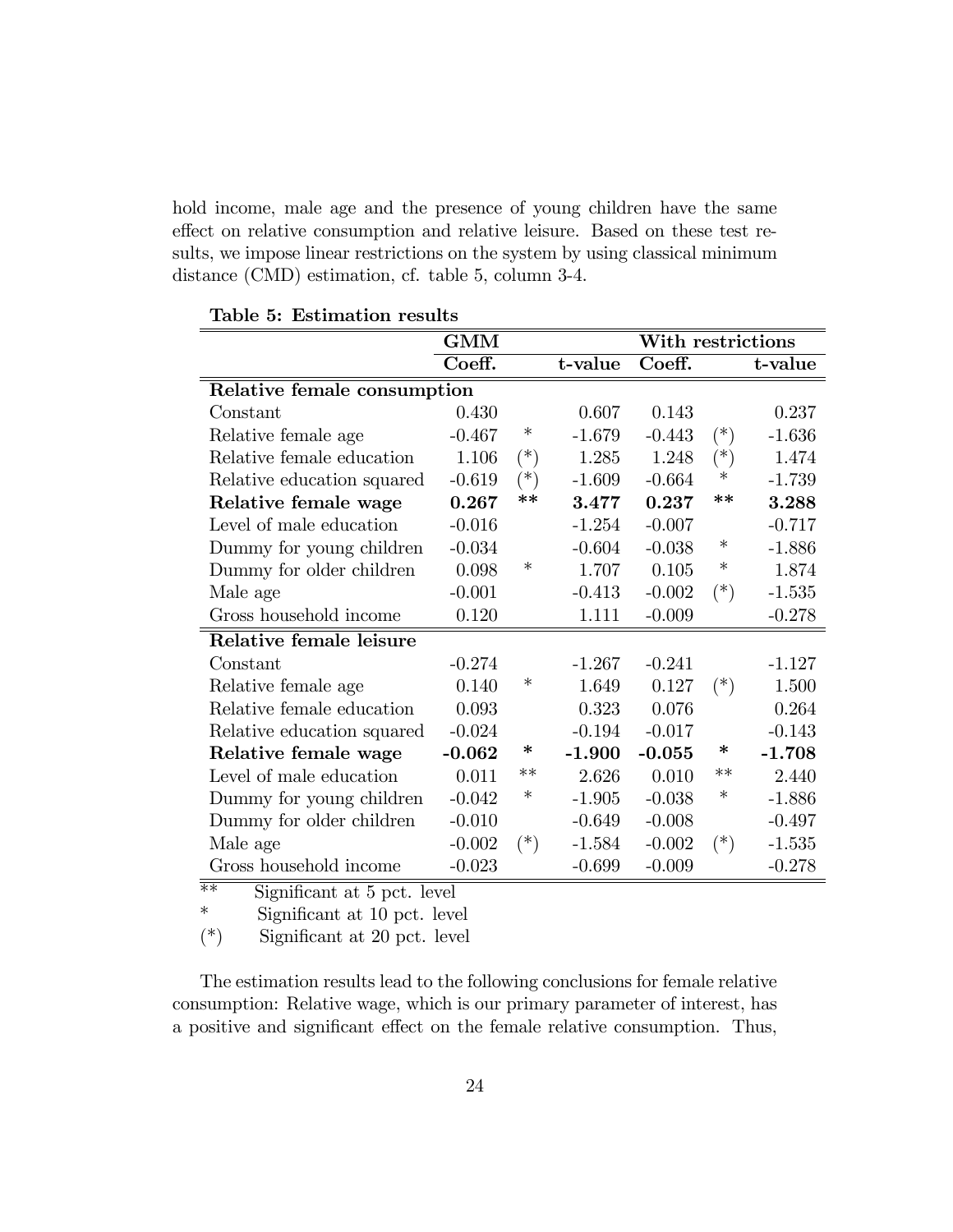if the female wage increases by 10 percent compared to the wage of her husband, she will attain a consumption surplus of 2.7 percent.

Relative age has a negative and significant (on a 10 pct. level) effect on the female relative consumption. Thus, if we compare two households where both men have the same age and with otherwise similar characteristics except female age, we would expect that an age difference of 10 percent (which is around 4 years for the average woman) would imply that the older wife has a 4.5 percent lower private consumption level than the younger wife. Both results are in accordance with our expectations on what drives "power" in the household discussed above. We also find that the presence of teenagers has a positive (and significant at 10 percent level) effect on female relative consumption.

Relative education has a positive effect and relative education squared has a negative impact on female relative consumption. The overall effect of a change in relative education thus depends on the level of female relative education. For the average woman who is longer educated than her husband, the overall effect is negative, meaning that her attaining even longer education does not benefit her share of household private consumption. This results apparently contradicts what we what expect about what drives the distribution of power in the household. On the other hand, if her educational level is lower than her husbands, then she can improve her share of household consumption by taking one extra year of education.

Furthermore, we find that the presence of both young and older children has a significant effect on women's relative consumption, but the effects have opposite signs. Thus, it seems to harm female relative consumption to have young children, while the effect of having older children seems to work in the other direction. The husbandís age (which is obviously strongly positively correlated with his wife's age) seems to have a negative effect on his wife's consumption share.

In the equation for female relative leisure, we observe the following: Relative wage has a negative and significant (at 10 pct. level) impact on female relative leisure. This is consistent with both the unitary and the collective framework according to our theoretical discussion above. As discussed above, the relative wage is treated differently from the other distribution factors, as the relative wage impacts the leisure choice through two channels: There is a negative effect - what we have above termed as the "unitary" effect - on the relative female leisure through the familiar labour supply decision. And a positive effect - the "collective" on the relative female leisure as a higher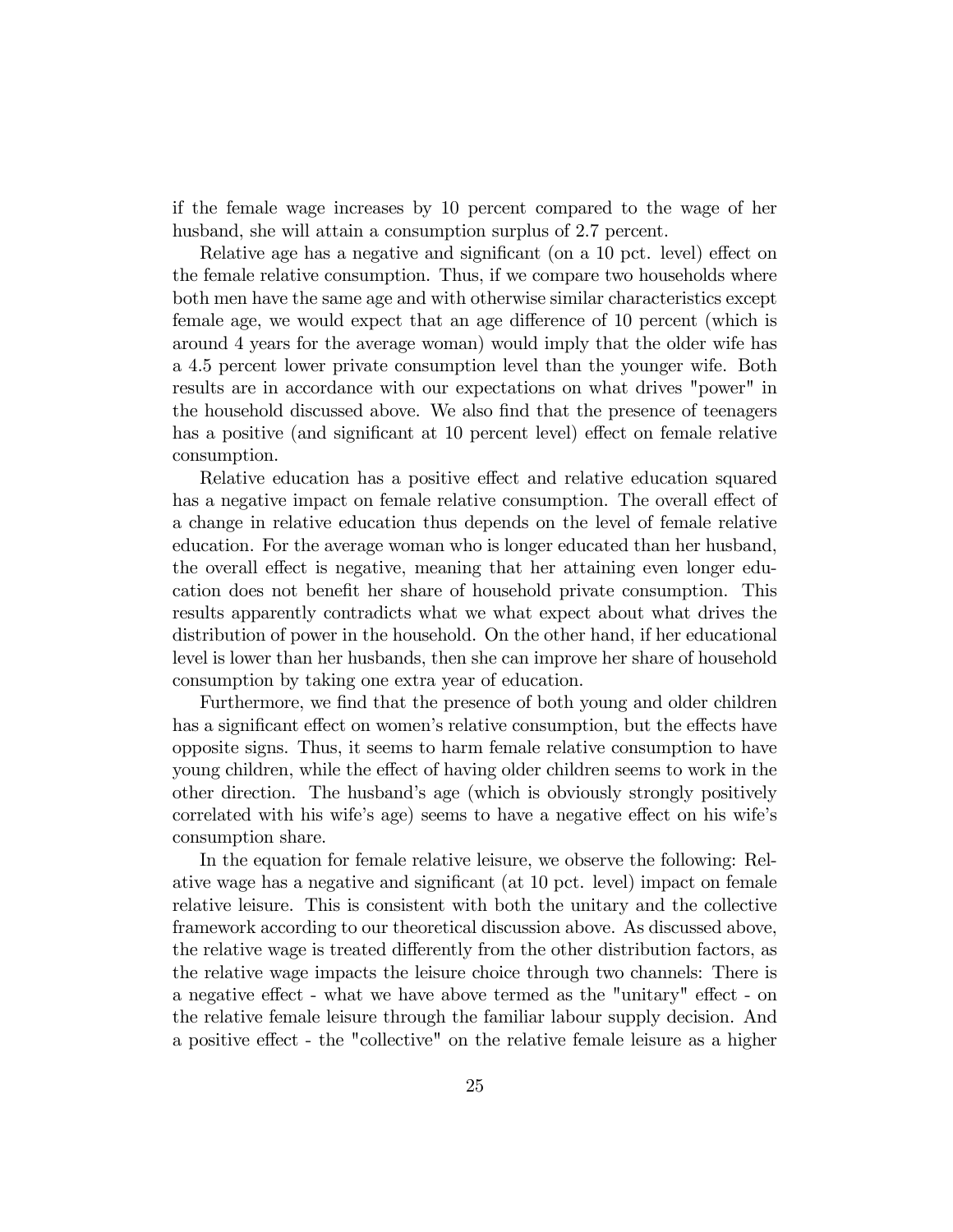relative wage for the woman enhances her power in the household. In this case, the net effect is negative, implying that the unitary effect dominates the collective effect. A positive net effect would have been strong evidence for the collective model. On the other hand, a negative net effect is in accordance with both the unitary and the collective model.

Relative education has an overall positive (but insignificant) impact on female relative leisure. We also find that the husband's educational level has a positive effect on the female leisure share. And the man's age negatively affects his wife's relative leisure.

Furthermore, we find that the presence of young children has a negative and significant (although small) effect on female relative leisure. This is consistent with our finding that especially female housework rises with the number of children in the household, cf. table 2.

We also find that the residuals from the consumption and leisure equations are positively correlated. This is consistent with what we expected from the empirical specification of the model, as the error terms of the two equations consider of two elements. First, an error term for the taste parameters,  $\varepsilon_{\theta}$  and  $\varepsilon_{\tau}$ , These are specific for each equation and could be either positively or negatively correlated. Secondly, an error term  $\varepsilon_{\mu}$  which is common for the two equations and probably resulting in the the positive correlation of the compositive error terms. The overall explanatory power of our empirical model is modest, and the results should be interpreted with cautioun.

# 6 Discussion/conclusion

This paper treats the interactions between allocation of time and allocation of consumption. Our theoretical discussion underlines the importance of being specific about the decision process in the household. In particular, it is important to take into account the fact that the household constitutes of several (here: two) members which often have conflicting preferences and goals. These intra-household differences are in focus in Chiappori's (1988) collective model . The implications of assuming a unitary decision process versus a collective decision process lead to quite different predictions.

The main contribution of our paper is to provide an empirical analysis of these questions, making use of a by international standards unique Danish dataset with information on both time use and private consumption for more than 600 Danish households. Our estimations seem to confirm that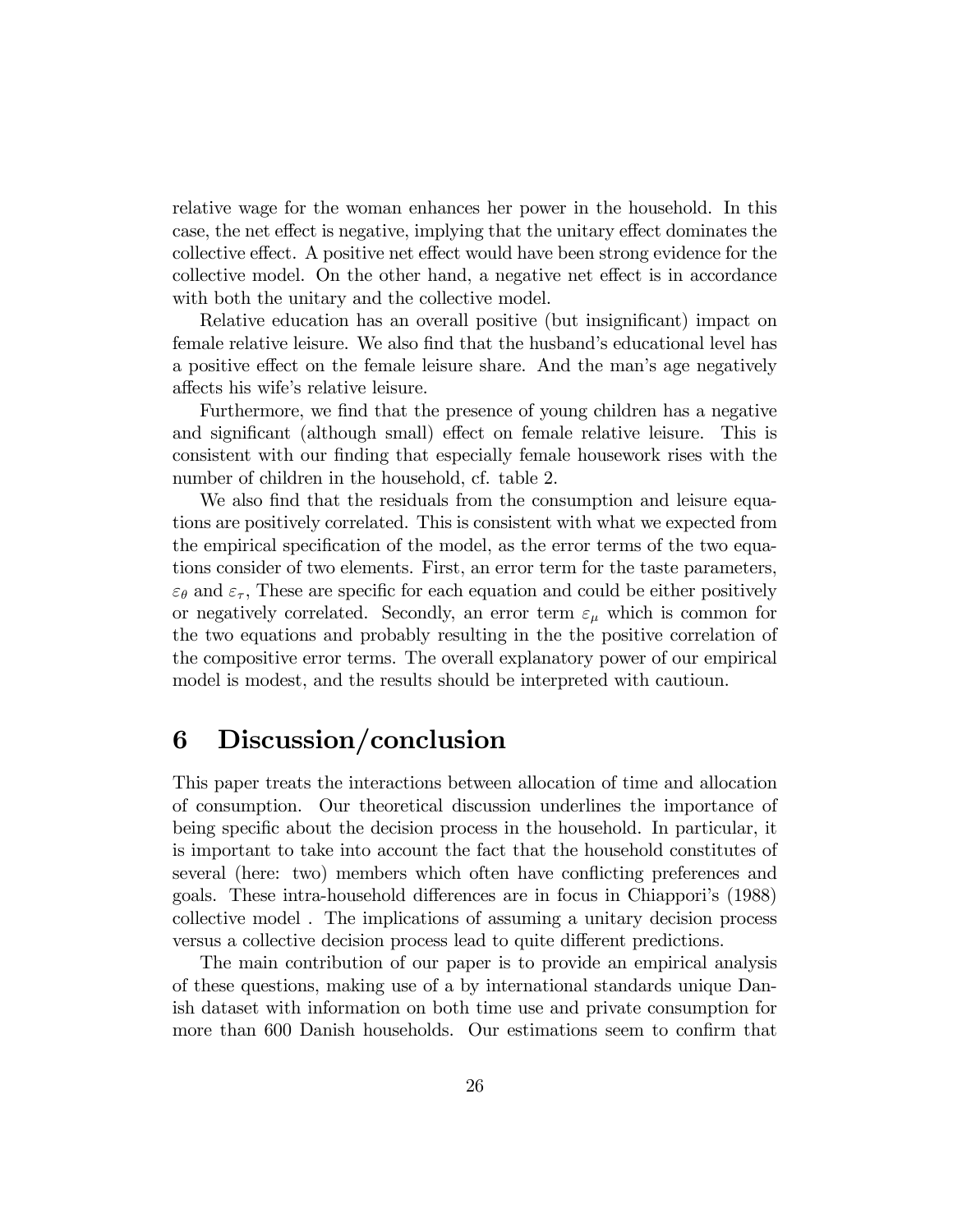it is important to incorporate the socalled distribution factors, i.e. factors that we believe describe the distribution of "power" in the household. We find that the woman's relative wage has a positive and significant impact on the female relative consumption share. This is evidence in favour of the collective model. Other results from our regressions point in the same direction. However, our results should be interpreted with caution; the results are somewhat mixed and the overall explanatory power of the empirical analysis is modest. However, we believe that our results are robust and confirm prior studies of intra-household allocation. Furthermore, we believe that our results underline the importance of continuing the work on collecting more and better data on households' use of time and expenditure in order to improve our means of analyzing intra-household distributional issues.

# References

- [1] Apps, P. (2003): Gender, Time Use and Models of the Household. IZA DP No. 796. IZA, Bonn.
- [2] Apps and Rees (2002):
- [3] Apps and Rees (1997): Collective Labour Supply and Household Production. The Journal of Political Economy, Volume 105, Issue 1 (Feb., 1997), pp. 178-190.
- [4] Aronsson, T., S.-O. Daunfeldt and M. Wikström  $(2001)$ : Estimating intrahousehold allocation in a collective model with household production. Journal of Population Economics, 14, pp. 569-584.
- [5] Becker, G. S. (1994): A Treatise on the Family. Cambridge, Mass. Harvard University Press. Cambridge, Massachusetts. London, England.
- [6] Becker, G. S. (1965): A Theory of the Allocation of Time. The Economic Journal, Vol. 75, No. 299 (Sep., 1965), pp. 493-517.
- [7] Bonke, J. (2003): Paid and unpaid work diary information versus questionnaire information.